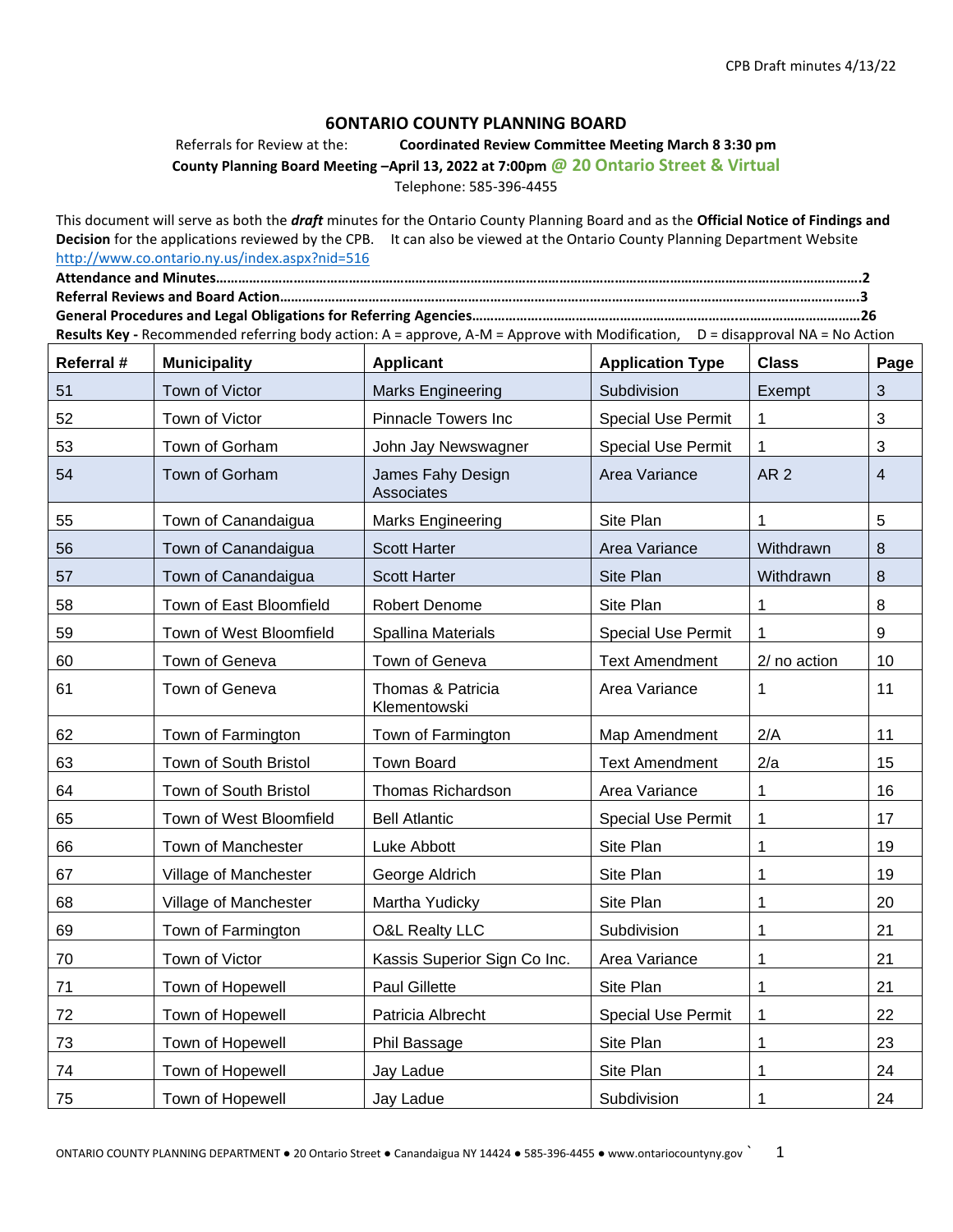| 76 | Town of East Bloomfield | Groundwater   | Site Plan     | late referral | 25 |
|----|-------------------------|---------------|---------------|---------------|----|
|    | Town of East Bloomfield | Groundwater ' | Area Variance | late referral | 25 |

#### **Linda Phillips is inviting you to a scheduled Webex meeting.**

Wednesday, April 13, 2022

7:00 PM | (UTC-04:00) Eastern Time (US & Canada) | 2 hrs 30 mins

## [Join meeting](https://ontariocountyny.webex.com/ontariocountyny/j.php?MTID=md8213f3c2d95350d73ed6bb51e005077)

**More ways to join:**

**Join from the meeting link**

<https://ontariocountyny.webex.com/ontariocountyny/j.php?MTID=md8213f3c2d95350d73ed6bb51e005077>

#### **Join by meeting number**

Meeting number (access code): 2339 167 5252 Meeting password: q5Ztr23q8Jj

**Call To Order/Roll Call:** Chair Leonard Wildman called the 4/13/22 CPB meeting to order at 7:05 and requested Ms. Holley to do roll call. Ms. Holley presented roll call and reported that there were three (3) voting members and one(1) alternate present virtually and seven (7) voting members physically at 20 Ontario Street, meeting the quorum requirement.

**Staff:** Linda Phillips, Senior Planning and Erin Holley, Senior Clerk

**Guests:** Pat Laber/Schultz Associates for Farmbrook Mike Monalto/Costich & Jeff Ashline/CNB for Tops Plaza IZ/

• **Minutes** Motion made by Len Wildman to approve the March 9, 2022 minutes**,** seconded by Paul Passavant. **Motion carried**

| <b>Cities</b>  | <b>Member</b> name in<br>bold if on local<br>legislative, planning, or<br>zoning board | <b>P-Present</b> | <b>V</b> - Virtual | <b>A-Absent,/E Excused</b> |
|----------------|----------------------------------------------------------------------------------------|------------------|--------------------|----------------------------|
| Canandaigua    | Doug Dello Stritto                                                                     | P                |                    |                            |
| Geneva         | Paul Passavant                                                                         | p                |                    |                            |
| <b>Towns</b>   |                                                                                        |                  |                    |                            |
| <b>Bristol</b> | AJ Magnan ZBA                                                                          |                  |                    |                            |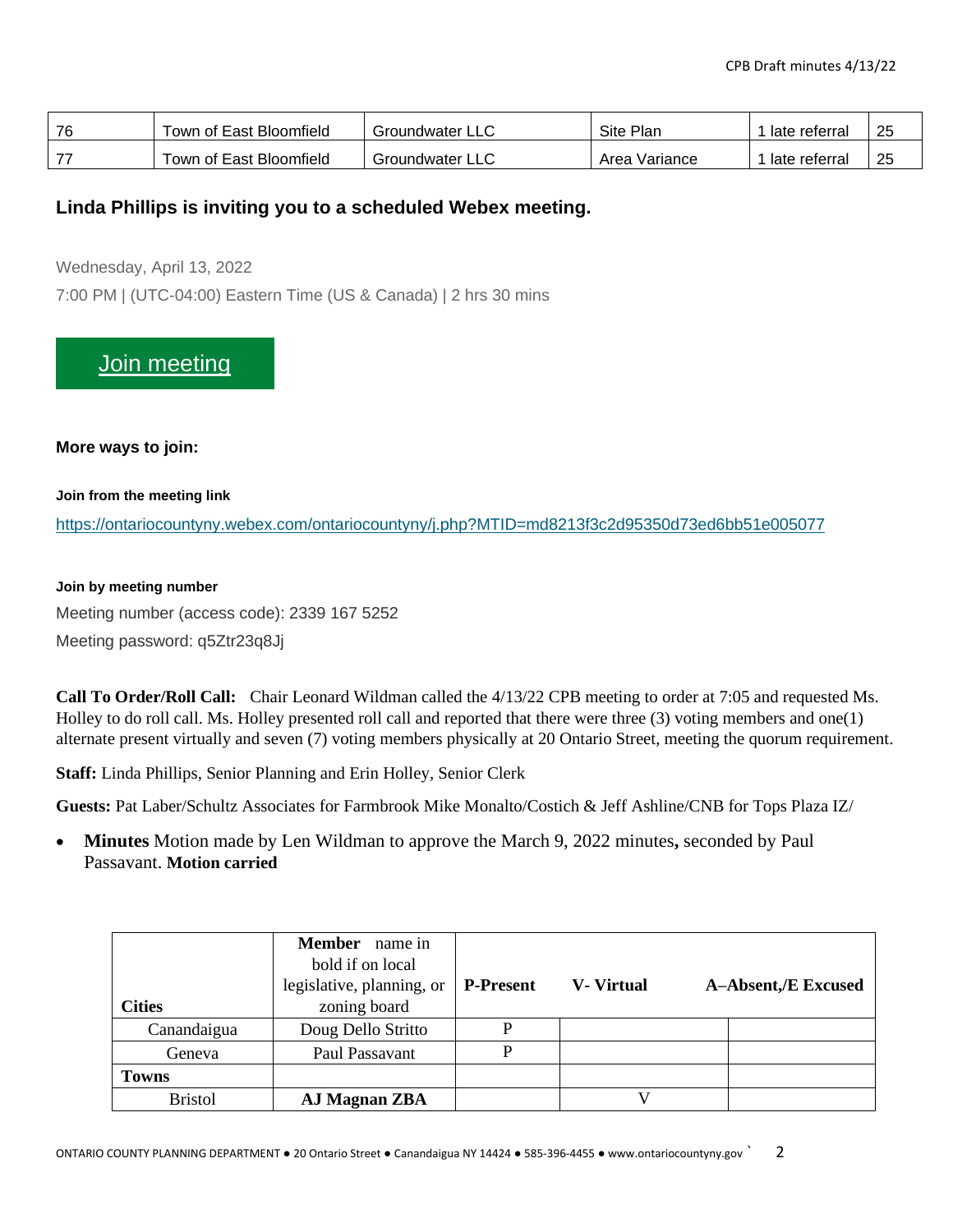| Canadice                | <b>Stephen Groet PB</b>   | P |   |     |
|-------------------------|---------------------------|---|---|-----|
| Canandaigua             | Shawna Bonshak            |   |   | E   |
| East Bloomfield         | <b>Mike Woodruff PB</b>   |   |   | A   |
| Farmington              | <b>Ted Liddell</b>        |   | V |     |
| Geneva                  | Steven High               | P |   |     |
| Gorham                  | Vacant                    |   |   | --- |
| Hopewell                | Duane LaPlant             |   |   | E   |
| Manchester              | Vacant                    |   |   |     |
| <b>Naples</b>           | <b>Marion Mueller</b>     |   |   | A   |
| Phelps                  | <b>Glen Wilkes ZBA</b>    | P |   |     |
| Richmond                | <b>Leonard Wildman PB</b> | P |   |     |
| Seneca                  | Roslyn Grammar            | P |   |     |
| South Bristol           | <b>Bessie Tyrrell PB</b>  |   |   | E   |
| Victor                  | Mike Crowley              |   |   | E   |
| West Bloomfield         | <b>Ruth Cahn ZBA</b>      |   | V |     |
| <b>Alternate Member</b> | <b>Jack Dailey</b>        |   | V |     |

| 51 - 2022                         | Town of Victor Planning Board                                                    |                                                                                                                                                                                                                                                                                                                                                                                                                        | Class: Exempt |
|-----------------------------------|----------------------------------------------------------------------------------|------------------------------------------------------------------------------------------------------------------------------------------------------------------------------------------------------------------------------------------------------------------------------------------------------------------------------------------------------------------------------------------------------------------------|---------------|
|                                   | Type: Subdivision<br>Applicant: Marks Engineering Property Owner: Roger Morrison |                                                                                                                                                                                                                                                                                                                                                                                                                        |               |
| Tax Map Parcel #: 40.00-1-6.000   |                                                                                  |                                                                                                                                                                                                                                                                                                                                                                                                                        |               |
|                                   | Road in the Town of Victor.                                                      | Brief Description: Two lot subdivision of 6 acre lot on the south side of CR 41 west of Brace                                                                                                                                                                                                                                                                                                                          |               |
| 52 - 2022                         | Town of Victor Planning Board                                                    |                                                                                                                                                                                                                                                                                                                                                                                                                        | Class: $1$    |
|                                   | Type: Special Use Permit                                                         |                                                                                                                                                                                                                                                                                                                                                                                                                        |               |
|                                   | Applicant: <i>Pinnacle Towers Inc.</i>                                           |                                                                                                                                                                                                                                                                                                                                                                                                                        |               |
| Tax Map Parcel #: 1.02-1-24.000   |                                                                                  |                                                                                                                                                                                                                                                                                                                                                                                                                        |               |
|                                   | 90 Baker Road in the Town of Victor.                                             | Brief Description: Special use permit for installation of Verizon equipment on existing tower at                                                                                                                                                                                                                                                                                                                       |               |
|                                   |                                                                                  | Board Motion: To retain referrals 52-2022, 53-2022, 55-2022, 58-2022, 59-2022, 61-2022, 64-2022, 65-2022,<br>66-2022, 67-2022, 68-2022, 70-2022, 71-2022, 72-2022, 73-2022, 74-2022, 75-2022, 76-2022, and 77-2022 as<br>class 1s and return them to the respective local boards with comments. Motion made by: Paul Passavant<br>Seconded by: Steve Groet Vote: 10 in favor, 0 opposed, 0 abstentions Motion carried. |               |
|                                   |                                                                                  |                                                                                                                                                                                                                                                                                                                                                                                                                        |               |
| 53 - 2022                         | Town of Gorham Planning Board                                                    |                                                                                                                                                                                                                                                                                                                                                                                                                        | Class: $1$    |
|                                   | Type: Special Use Permit                                                         |                                                                                                                                                                                                                                                                                                                                                                                                                        |               |
|                                   | Applicant: John Jay Newswagner                                                   |                                                                                                                                                                                                                                                                                                                                                                                                                        |               |
| Property Owner: same              |                                                                                  |                                                                                                                                                                                                                                                                                                                                                                                                                        |               |
| Tax Map Parcel #: 129.00-1-10.200 |                                                                                  |                                                                                                                                                                                                                                                                                                                                                                                                                        |               |

ONTARIO COUNTY PLANNING DEPARTMENT ● 20 Ontario Street ● Canandaigua NY 14424 ● 585-396-4455 ● www.ontariocountyny.gov ` 3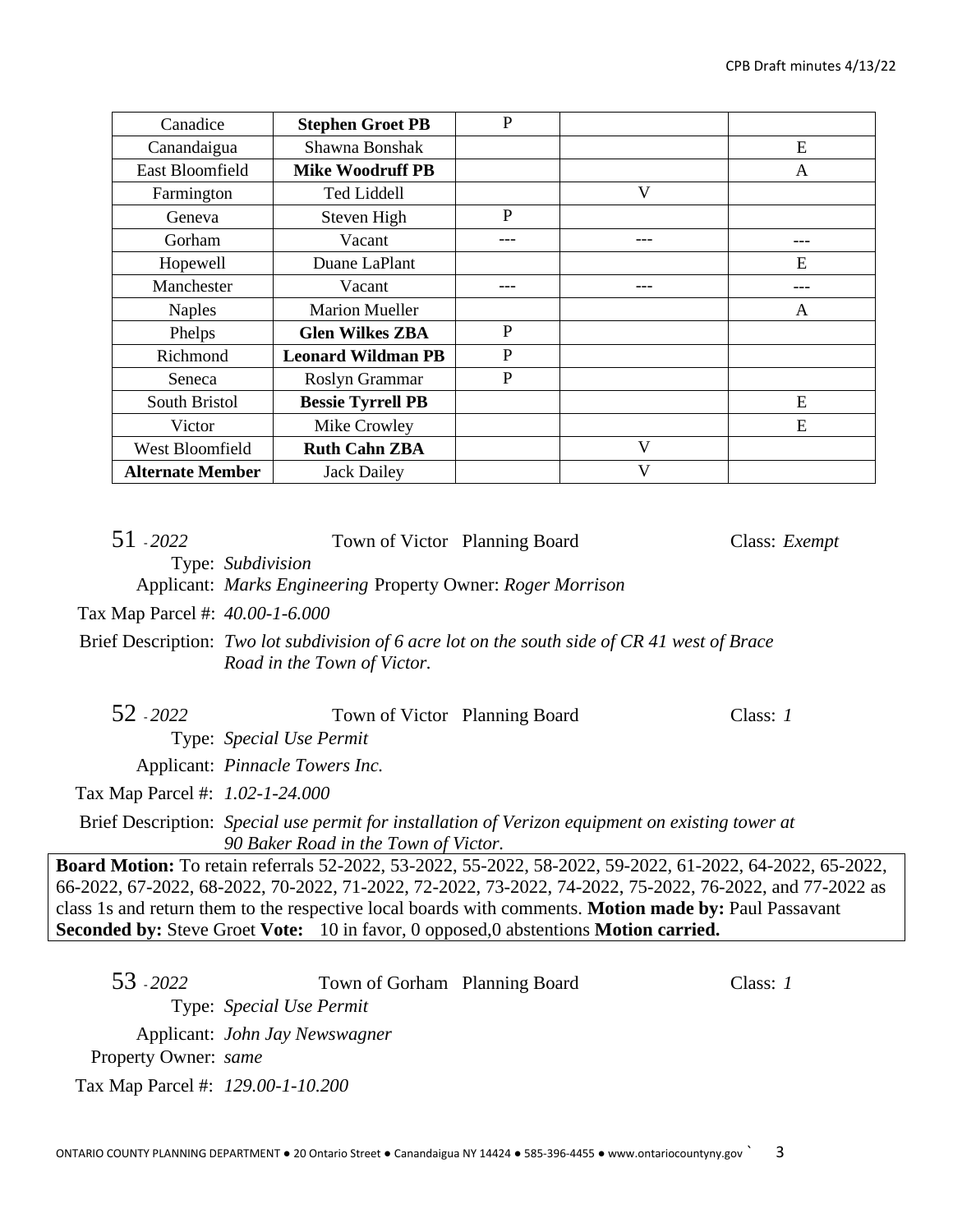Brief Description: *Special use permit for 12,000 SF storage building for boat and RV storage and 60' x 80' gravel yard on 200 acre parcel at 4135 CR 17 in the Town of Gorham. <https://ontariocountyny.gov/DocumentCenter/View/34057/53-2022-aerial> <https://ontariocountyny.gov/DocumentCenter/View/34058/53-2022-site-plan>*

According to OnCor, the entire parcel and all adjacent lands are in OC Agricultural District #1. The NWI includes small scattered potential wetland areas in the eastern half of the site. There are a few small areas of steep slope within wooded area in center of site. There are no floodplains.

The proposed project will disturb .5 acres. Access to the proposed building will be from an existing field access road. The proposed project also Includes a 280' infiltration trench.

### **Comments**

- 1. Will gravel yard be used for outdoor storage?
- 2. Are drainage calculations available to document sufficiency of proposed infiltration trench?
- 3. Will project include on-site landscape buffer?

### **OCSWCD Comments**

- 1. Poorly drained soils are present.
- 2. Consider existing tile drainage that may be impacted.
- 3. Will 4 inch tile be run underground until daylighting in swale or pond/wetland area?
- 4. No detail provided regarding drainage swale.

#### **CRC Comments**

- **1.** The building should be designed to contain any toxic vehicle fluid leaks.
- **2.** The applicant should map existing agricultural drainage infrastructure, protect such infrastructure during construction, and repair any damage.
- **3.** Does the Code officier regularly inspect uses allowed by special use permit to ensure compliance with permit conditions?
- **4.** If outdoor storage is allowed, referring body to consider whether screening is needed and whether customers can choose to have any stored boats/RV/etc. covered in neutral covered materials to reduce visual intrusion.

**Board Motion:** To retain referrals 52-2022, 53-2022, 55-2022, 58-2022, 59-2022, 61-2022, 64-2022, 65-2022, 66-2022, 67-2022, 68-2022, 70-2022, 71-2022, 72-2022, 73-2022, 74-2022, 75-2022, 76-2022, and 77-2022 as class 1s and return them to the respective local boards with comments. **Motion made by:** Paul Passavant **Seconded by:** Steve Groet **Vote:** 10 in favor, 0 opposed,0 abstentions **Motion carried.**

| 54 - 2022                         |                                         | Town of Gorham Zoning Board of Appeals                                                                                                                                                                                                                                                                             | Class: $AR$ 2 |
|-----------------------------------|-----------------------------------------|--------------------------------------------------------------------------------------------------------------------------------------------------------------------------------------------------------------------------------------------------------------------------------------------------------------------|---------------|
|                                   | Type: Area Variance                     |                                                                                                                                                                                                                                                                                                                    |               |
|                                   | Applicant: James Fahy Design Associates |                                                                                                                                                                                                                                                                                                                    |               |
| Property Owner: Amy Costanzo      |                                         |                                                                                                                                                                                                                                                                                                                    |               |
| Tax Map Parcel #: 141.07-1-19.000 |                                         |                                                                                                                                                                                                                                                                                                                    |               |
|                                   |                                         | Brief Description: Area variance for demolition of existing cottage and construction of<br>replacement home and attached garage at 4620 Lake Drive in the Town of<br>Gorham. Variances required for 17' lake setback when 30' is required and<br>8.5' and 9.5' north and south side setbacks when 15' is required. |               |
|                                   |                                         | licy AR 5 Annlications involving one single family residential site, including home occunations,                                                                                                                                                                                                                   |               |

**Policy AR 5 Applications involving one single family residential site, including home occupations. Part B Development of Lakefront Parcels.**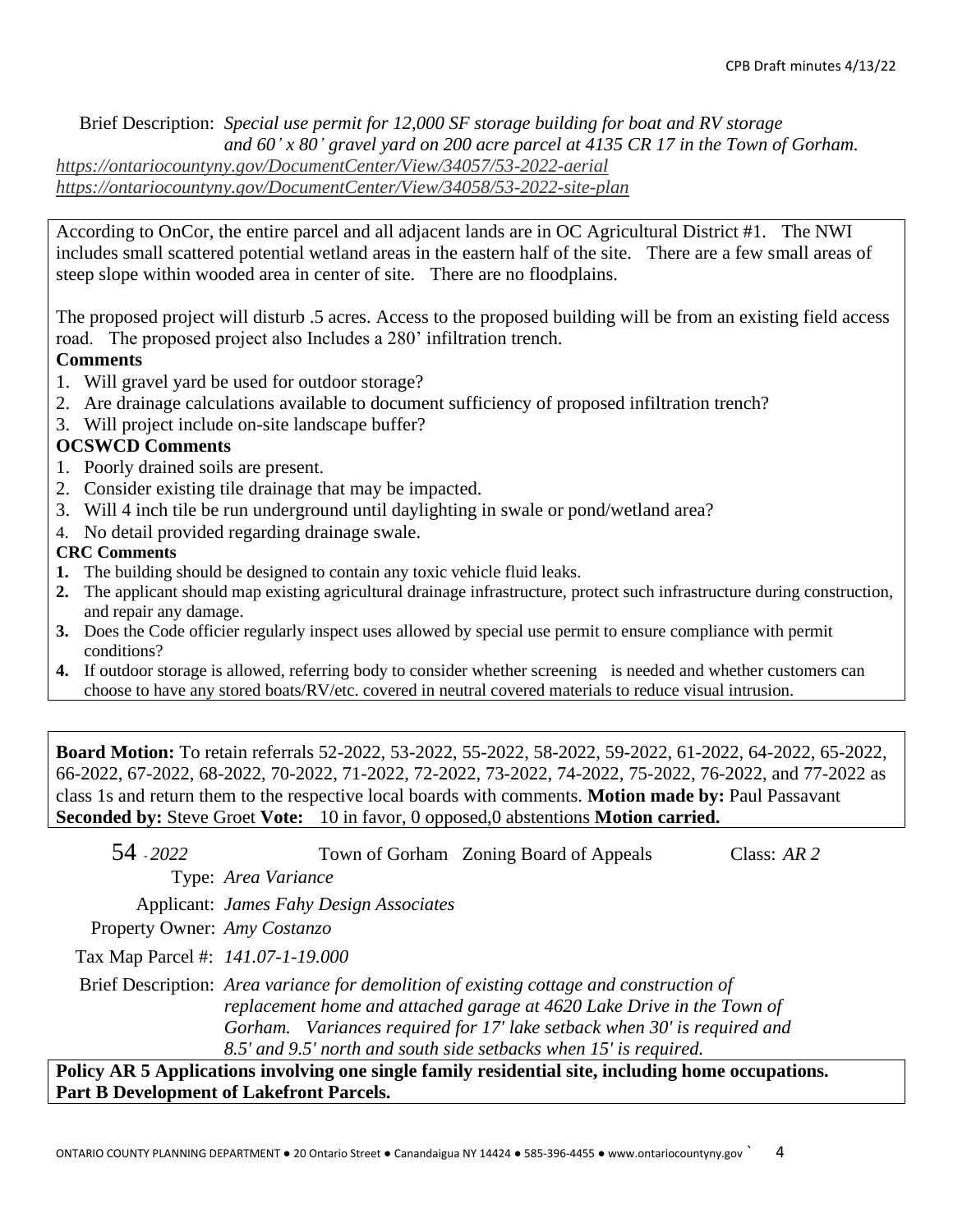- B. The following applies to all development on parcels with lake frontage that require;
	- variances pertaining to lot coverage or,
	- variances pertaining to side yard setbacks or,
	- variance pertaining to lake shore setbacks

The CPB's role of reviewing and making recommendations on county wide development has provided a unique perspective on the trend of more intensive development and use of lakefront lots. Of particular concern are the incremental negative impacts to water quality and the character of our lakefront neighborhoods. The following policy is a result of discussion and debate spanning 18 months as well as consultation with outside agencies directly involved with water quality issues in Ontario County. The intent is to address over development of lakefront lots and support the clearly stated interest by local decision makers to do the same.

#### **Final Classification:** 2

### **Findings:**

- 1. Protection of water features is a stated goal of the CPB.
- 2. The Finger Lakes are an indispensable part of the quality of life in Ontario County.
- 3. Increases in impervious surface lead to increased runoff and pollution.
- 4. Runoff from lakefront development is more likely to impact water quality.
- 5. It is the position of this Board that the legislative bodies of lakefront communities have enacted setbacks and limits on lot coverage that allow reasonable use of lakefront properties.
- 6. Protection of community character, as it relates to tourism, is a goal of the CPB.
- 7. It is the position of this Board that numerous variances can allow over development of properties in a way that negatively affects public enjoyment of the Finger Lakes and overall community character.
- 8. It is the position of this Board that such incremental impacts have a cumulative impact that is of countywide and intermunicipal significance.

### **Final Recommendation:** Denial

### **Comments:**

- 1. The referring body is encouraged to grant only the minimum variance necessary to allow reasonable use of the lot.
- 2. The applicant and referring agency are strongly encouraged to involve Canandaigua Lake Watershed Manager as early in the review process as possible to ensure proper design and implementation of storm water and erosion control measures.

**CLCSD Comment** Plans need to be submitted to this office for review and a renovation permit will be required.

| 55 - 2022                        | Town of Canandaigua Planning Board       |                                                                                                                                                                                                                                          | Class: 1 |
|----------------------------------|------------------------------------------|------------------------------------------------------------------------------------------------------------------------------------------------------------------------------------------------------------------------------------------|----------|
|                                  | Type: Site Plan                          |                                                                                                                                                                                                                                          |          |
|                                  | Applicant: Marks Engineering             |                                                                                                                                                                                                                                          |          |
|                                  | Property Owner: Procutters Landscape Inc |                                                                                                                                                                                                                                          |          |
| Tax Map Parcel #: 84.00-1-17.111 |                                          |                                                                                                                                                                                                                                          |          |
|                                  | 10 in the Town of Canandaigua.           | Brief Description: Site plan for 5,200 SF building and parking area for landscaping<br>contractor and equipment, gravel drive and parking, landscape materials<br>storage bunks, and composting area at northwest corner of CR 46 and CR |          |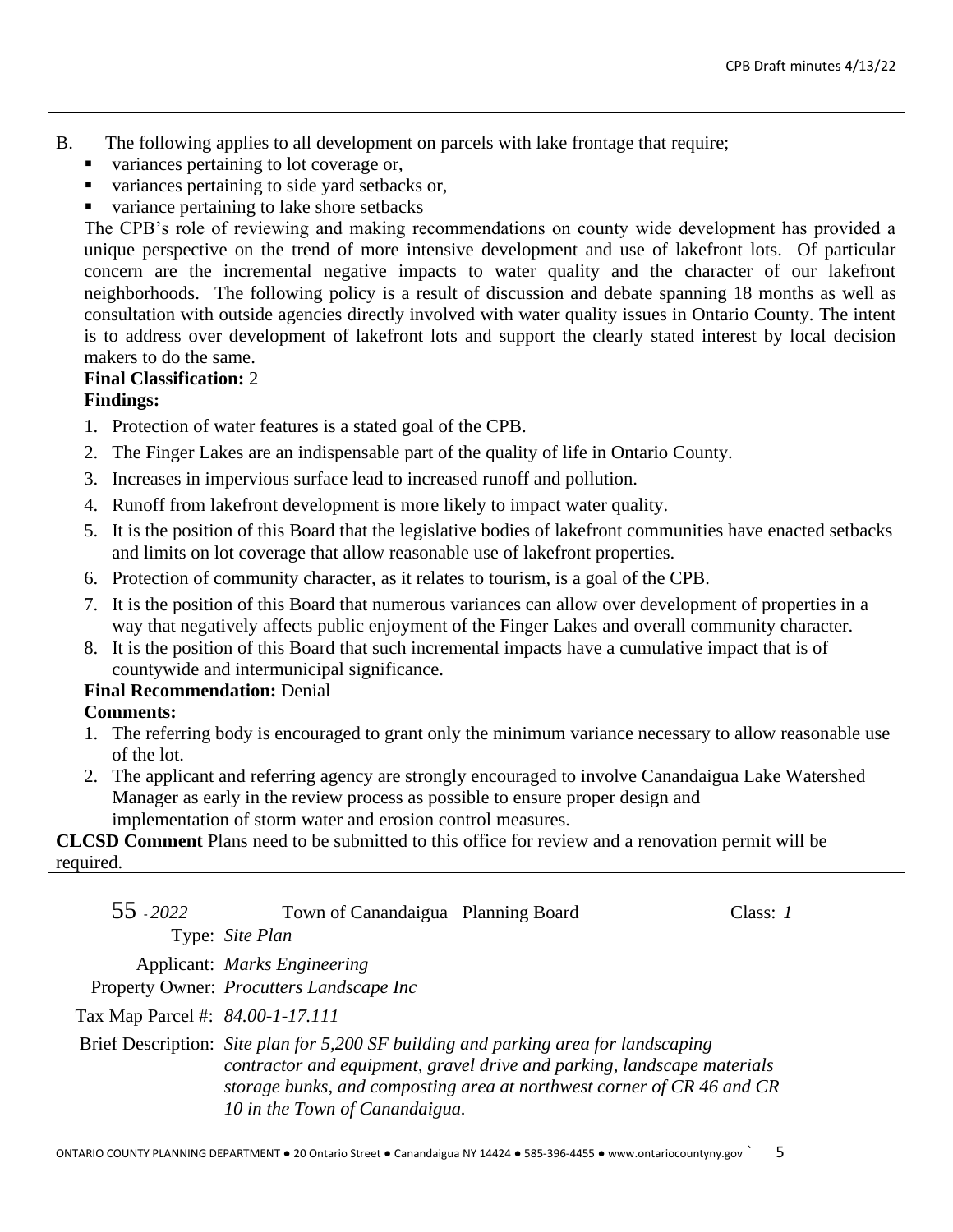*<https://ontariocountyny.gov/DocumentCenter/View/34059/55-2022-aerial> <https://ontariocountyny.gov/DocumentCenter/View/34060/55-2022-CR-10-2970-2022-03-18-Site-Plan-onl>*

The 11 acre project site has frontage on both CR 46 and CR 10. Access to be from CR 46. There is a stormwater management facility proposed along the CR 46 frontage that outlets to an existing drainage ditch/floodplain along the road. The stormwater piping has been sized to convey the 10 year storm design flow. The contractor's office will be connected to a septic system located on the eastern portion of the lot. The landscape plan shows 9 crab apple trees along the CR 46 frontage. Building and parking area lighting fixtures will be dark sky compliant.

The phase 1 development includes 15 trailer parking spaces, 72 vehicle parking spaces, and 2,700 lf of gravel driveway. There will be 31,000 SF of outdoor storage in Phase 1. Future phase 2 to include another 5,000 SF retail building, and 100,000 SF of plant nursery and retail materials storage. Phase 2 would require rezoning a portion of the property.

The property is zoned Industrial. Adjacent land use include large scale solar facilities to the east and west, a NYSEG electric substation and residence to the south and vacant land zoned for Industrial and Mixed Use to the north. The site drains west to the Canandaigua Outlet.

Ontario County Real Property Tax Service has confirmed filing of subdivision shown on site plan on 9/13/21. Corner lot 84.00-1-45.1 is 2.2 acres. Development site 84.00-1-45.2 is 11 acres.

## **Comments**

*y*

1.What is the date of the FEMA map referenced? If not already done, the applicant should consult the draft revised FEMA floodplain maps. The applicant should review the draft revised floodplain extend available as an OnCor layer to ensure proposed business operations will be feasible if the draft maps are finalized, likely not till 2023/24.

2. Has the referring body reviewed a concept plan for full site development to ensure an appropriate arrangement of all site facilities.? It seems likely and desirable that future retail operations will occur in the Phase 1 contractor building to attract retail customers and allow outdoor plant display to enhance the streetscape.

## **OCSWCD Comments**

Septic Comments:

- 1- very poorly drained soils.
- 2- FEMA and federal wetlands present.
- 3- locking septic tank and pump station covers if at grade.
- 4- deep hole data to 72" not included.
- 5- groundwater, minerals, mottling observed?
- 6- show deep hole and percolation test locations.
- 7- raised system should be reviewed by NYSDOH

Additional Comments:

- 1. Drainage swale noted on plans along CR 46 is regulated class C stream
- 2. Portions of proposed project are located within wetland check zone.
- 3. Permit will be required for driveway culvert.
- 4. Consider moving stormwater management facility upslope, away from class C stream
- 5. Current plans involve creating a berm across the stream, this action requires review by DEC permitting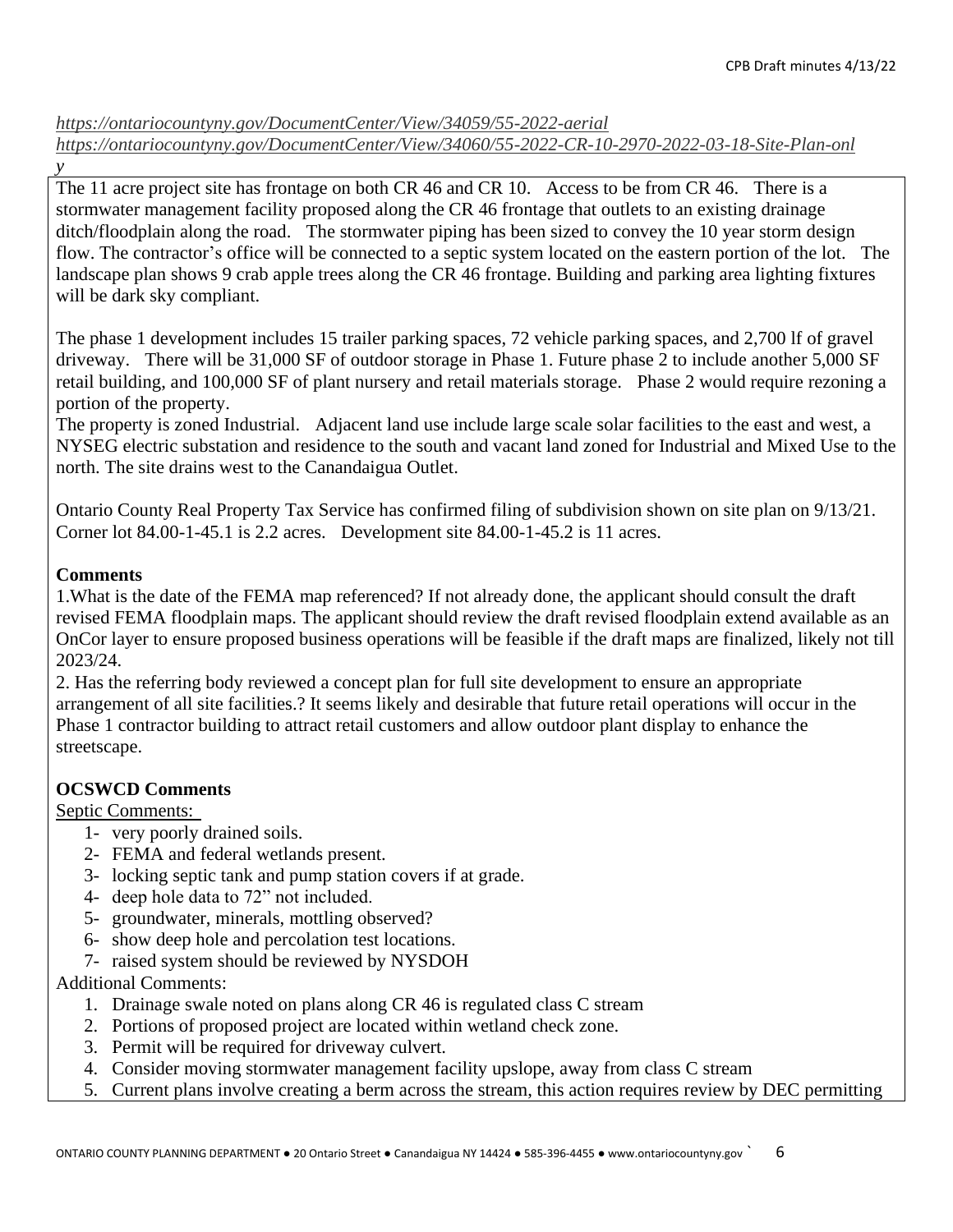staff and Army Corp of Engineers.

- 6. Silt fence should be installed so as to prevent sediment from entering stream, extend silt fence along southern boundary.
- 7. Silt fence needed in area of septic system installation
- 8. Concrete truck washout must be installed a minimum of 100 feet from all waterways, stormwater inlets and drainage swales.
- 9. Amend fertilizer recommendation in construction notes to comply with no Phosphorus requirements from the Town.

#### **OCDPW Comments summarized from 4/12/22 email to applicant**

- 1. The applicant is required to obtain a highway work permit for any proposed work within a County highway right-of-way.
- 2. The primary driveway culvert pipe appears to be undersized. The stream along the front of the property conveys water from a large upstream drainage area. At a minimum, driveway culverts should be designed to pass flows from a 10-year storm. The work within the stream and driveway crossings should comply with all NYSDEC and Army Corp of Engineers regulations and may require permits. We recommend consulting with appropriate agencies to determine if a wetland delineation is required, as well as other applicable regulations.
- 3. What is the purpose of the culvert located to the west of the main entrance denoted as 54'-18" HDPE? Comment 2 from above applies to this culvert as well. A second driveway entrance will not be allowed at this location.
- 4. Due to the anticipated truck and equipment traffic, the highway entrance shall be designed as a major entrance.
- 5. The grading plan along the property frontage on County Road 46 shows excavation work located within the limits of the existing highway boundary for the construction a stormwater management facility. Please revise your grading plan to relocate this work outside of the highway boundary.
- 6. The storm water facilities appear to be undersized and/or inconsistent with current NYSDEC stormwater standards (flood storage volume, pretreatment, run-off reduction). The County cannot issue a highway work permit until the following information is provided related to coverage under the current SPDES General Permit for Construction Activity:
	- Complete Notice of Intent, signed by the owner; and
	- Evidence that the applicant has received coverage under the current SPDES General Permit for Construction Activity; and
	- A fully executed SWPPP, including pre and post development run-off calculations, water quality and run-off reduction techniques, cross section of water impoundment structures/berms, permanent and temporary water levels in stormwater facility, and all required certifications.

### **CRC Comments**

- 1. What are the impacts of directing additional site drainage to the floodplain area along CR 46?
- 2. The referring body should review a concept plan for full build-out to assess potential for environmental impacts.

**Board Motion:** To retain referrals 52-2022, 53-2022, 55-2022, 58-2022, 59-2022, 61-2022, 64-2022, 65-2022, 66-2022, 67-2022, 68-2022, 70-2022, 71-2022, 72-2022, 73-2022, 74-2022, 75-2022, 76-2022, and 77-2022 as class 1s and return them to the respective local boards with comments. **Motion made by:** Paul Passavant **Seconded by:** Steve Groet **Vote:** 10 in favor, 0 opposed,0 abstentions **Motion carried.**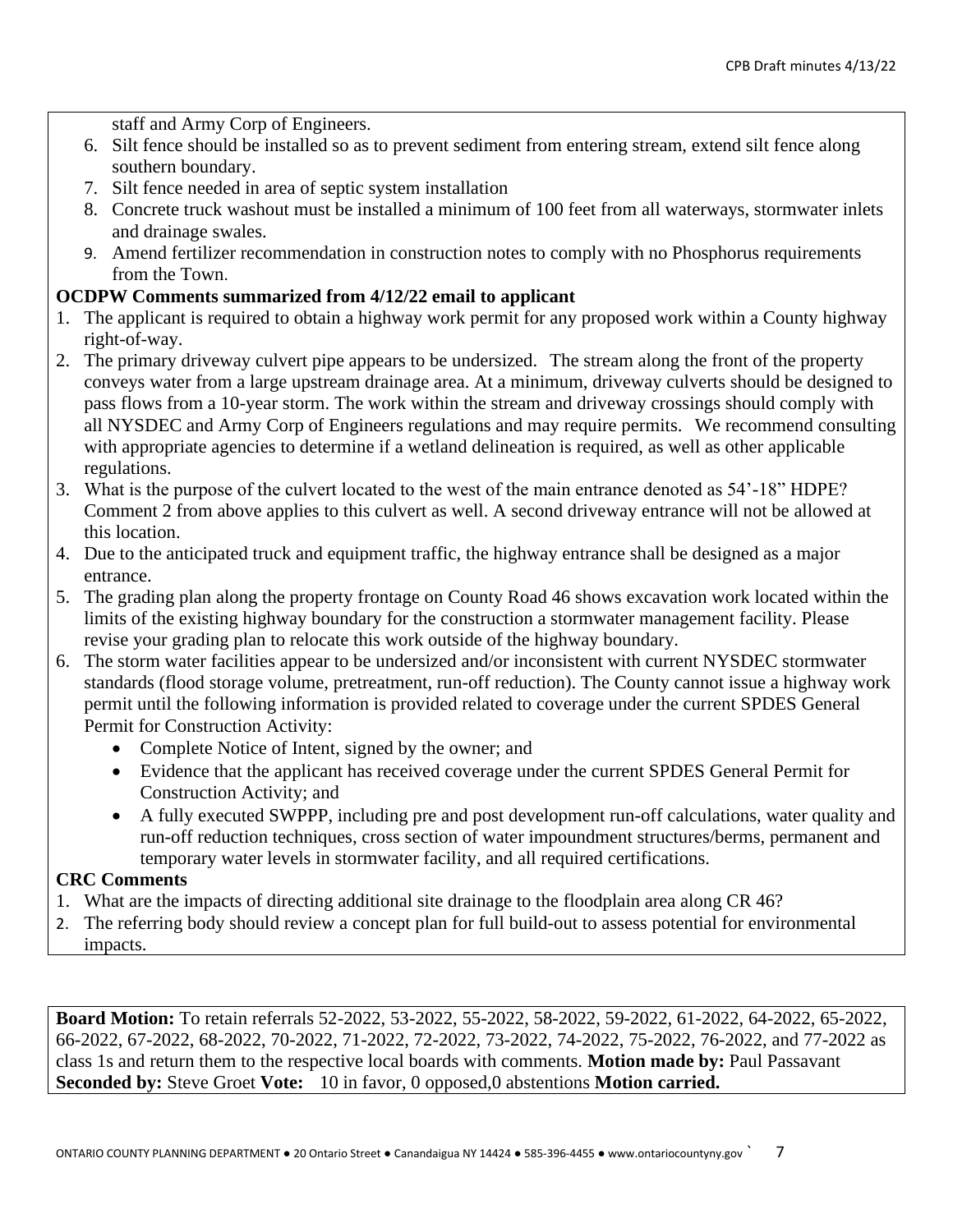| 56 - 2022                         | Type: Area Variance                                                                                                                                   | Town of Canandaigua Zoning Board of Appeals                                                                                                                                     | Class: $AR$ 2<br>Withdrawn |
|-----------------------------------|-------------------------------------------------------------------------------------------------------------------------------------------------------|---------------------------------------------------------------------------------------------------------------------------------------------------------------------------------|----------------------------|
| Related Referrals: 57-2022        |                                                                                                                                                       |                                                                                                                                                                                 |                            |
|                                   | Applicant: Scott Harter<br>Property Owner: Schottland Chosen Spot LLC                                                                                 |                                                                                                                                                                                 |                            |
| Tax Map Parcel #: 140.11-1-21.110 |                                                                                                                                                       |                                                                                                                                                                                 |                            |
|                                   | of Canandaigua.                                                                                                                                       | Brief Description: Site plan and area variance for 3,500 SF residence 35' from Menteth<br>Creek when a 100' setback is required at 5272 Menteth Drive in the Town               |                            |
| 57 - 2022                         | Town of Canandaigua Planning Board<br>Type: Site Plan                                                                                                 |                                                                                                                                                                                 | Class: exempt<br>Withdrawn |
| Related Referrals: 56-2022        |                                                                                                                                                       |                                                                                                                                                                                 |                            |
|                                   | Applicant: Scott Harter<br>Property Owner: Schottland Chosen Spot LLC                                                                                 |                                                                                                                                                                                 |                            |
| Tax Map Parcel #: 140.11-1-21.110 |                                                                                                                                                       |                                                                                                                                                                                 |                            |
|                                   | of Canandaigua.                                                                                                                                       | Brief Description: Site plan and area variance for 3,500 SF residence 35' from Menteth<br>Creek when a 100' setback is required at 5272 Menteth Drive in the Town               |                            |
| 58 - 2022                         | Town of East Bloomfield Planning Board<br>Type: Site Plan                                                                                             |                                                                                                                                                                                 | Class: 1                   |
|                                   | Applicant: Robert Denome                                                                                                                              |                                                                                                                                                                                 |                            |
| Property Owner: same              |                                                                                                                                                       |                                                                                                                                                                                 |                            |
| Tax Map Parcel #: 66.00-3-20.110  |                                                                                                                                                       |                                                                                                                                                                                 |                            |
|                                   |                                                                                                                                                       | Brief Description: Site plan for construction of three 1,560 SF pole barns for storage at<br>existing manufacturing business at 2557 Cannan Road in the Town of East Bloomfield |                            |
|                                   | https://ontariocountyny.gov/DocumentCenter/View/34061/582022-aerial<br>https://ontariocountyny.gov/DocumentCenter/View/34062/58-2022-denome-site-plan |                                                                                                                                                                                 |                            |

The project site is 15 acres site. The proposed project to disturb .11 acres. The property has frontage on both SR 5/US 20 and Cannan Road. The existing access is from Cannan Road. The property is zoned CC and LI; the proposed storage buildings would be located on the LI portion of the site. Cannan Road frontage is zoned Community Commercial. The buildings will provide additional storage for an existing on-site manufacturing business.

According to OnCor, the site is not constrained by floodplains, wetlands or steep slopes.

#### **Comments**

- 1. Will project involve removal of vegetation?
- 2. How will stormwater from proposed buildings be managed?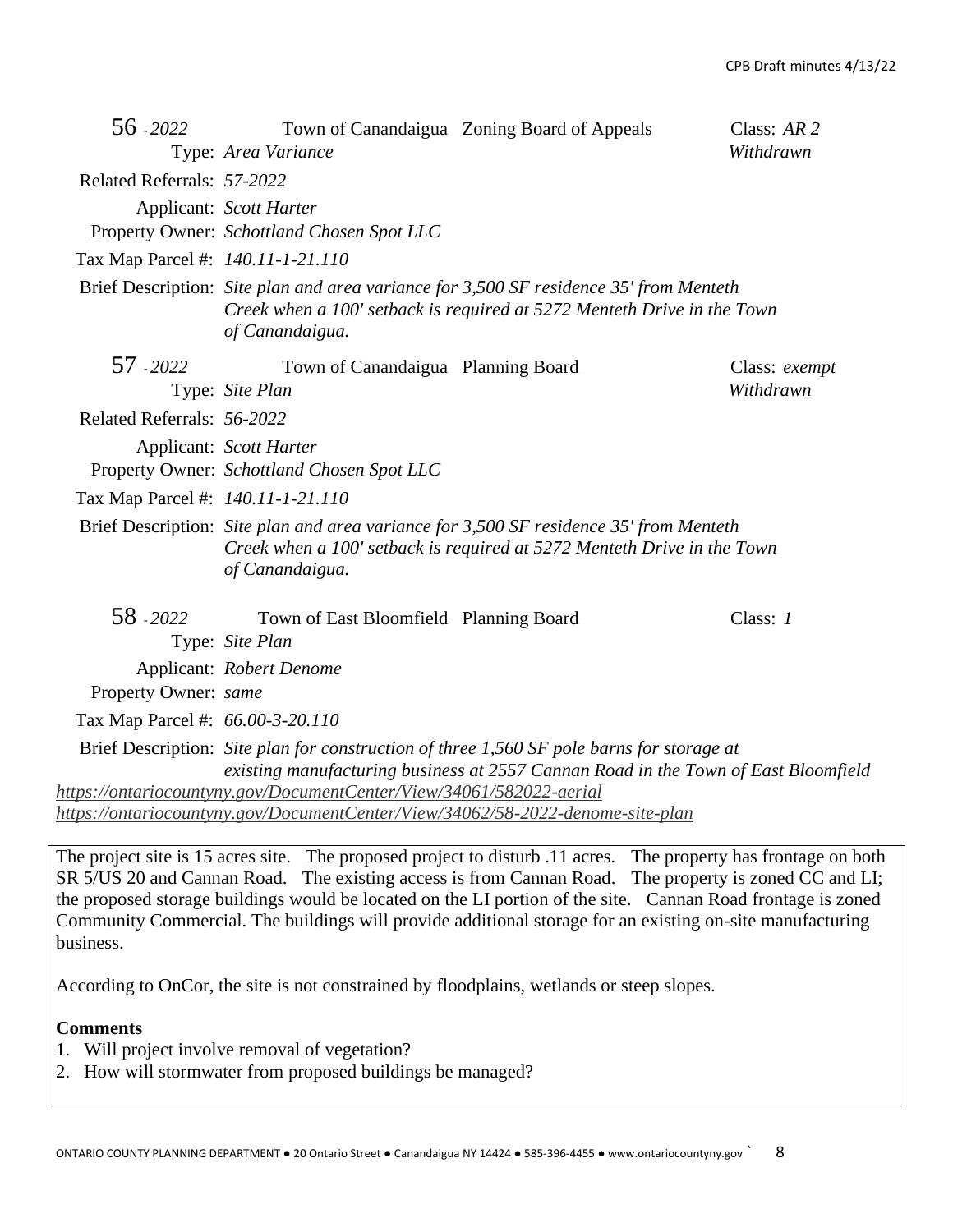## **OCSWCD Comments**

- 1. Additional information needed regarding site clearing and grading for structures.
- 2. Will impervious surface be increased to incorporate new buildings?
- 3. Stormwater management for additional impervious surface recommended

## **CRC Comments**

1. What is the total area of disturbance of building footprint and any associated removal of vegetation, grading, and construction access?

**Board Motion:** To retain referrals 52-2022, 53-2022, 55-2022, 58-2022, 59-2022, 61-2022, 64-2022, 65-2022, 66-2022, 67-2022, 68-2022, 70-2022, 71-2022, 72-2022, 73-2022, 74-2022, 75-2022, 76-2022, and 77-2022 as class 1s and return them to the respective local boards with comments. **Motion made by:** Paul Passavant **Seconded by:** Steve Groet **Vote:** 10 in favor, 0 opposed,0 abstentions **Motion carried.**

| 59 - 2022                        | Town of West Bloomfield Planning Board                                  |                                                                                                                                                                      | Class: 1 |
|----------------------------------|-------------------------------------------------------------------------|----------------------------------------------------------------------------------------------------------------------------------------------------------------------|----------|
|                                  | Type: Special Use Permit                                                |                                                                                                                                                                      |          |
|                                  | Related Referrals: 33-2022 and 34-2022                                  |                                                                                                                                                                      |          |
|                                  | Applicant: Spallina Materials                                           |                                                                                                                                                                      |          |
| Property Owner: James Polvino    |                                                                         |                                                                                                                                                                      |          |
| Tax Map Parcel #: 66.00-1-23.000 |                                                                         |                                                                                                                                                                      |          |
|                                  |                                                                         | Brief Description: Special use permit for mining excavation on leased portion of 50 acre<br>property adjacent to existing Spallina Materials mine at 8222 CR 5/US 20 |          |
|                                  | in the Town of West Bloomfield.                                         |                                                                                                                                                                      |          |
|                                  | https://ontariocountyny.gov/DocumentCenter/View/33606/33-34-2022-aerial |                                                                                                                                                                      |          |

CPB previously reviewed referrals 33-2022 and 34-2022 for site setback variances on the existing and leased mine site in March 2022. The following summarizes relevant comments from the previous referral. **March 2022 Comments**

- 1. Does the Reclamation Plan re-establish a vegetated buffer areas between the two properties?
- 2. Town should update variance application form to direct applicants to provide evidence rated to differing criteria for granting area and use variances as outlined in Town code 140-153 and NYS Statute.
- 3. The Town Board may want to amend 140-151 regarding special permits and 140-153 regarding variances to require submission of site plan as part of special permit and variance applications.
- 4. The Town Board should amend its zoning code and/or map to use same district name for industrial district and applicable regulations. The district name, map, and purpose regulations should also clearly indicate whether the district is a general industrial or light industrial district.

## **March 2022 CRC Comments**

- 1. Will topsoil be stockpiled for use to return mined land to useable condition?
- 2. What portion of the shared property line is in the leased area? The referring board should consider restricting area variance to area along shared property line within leased property.
- 3. How does the mine owner/operator provide financial surety to guarantee reclamation of leased land

**Board Motion:** To retain referrals 52-2022, 53-2022, 55-2022, 58-2022, 59-2022, 61-2022, 64-2022, 65-2022, 66-2022, 67-2022, 68-2022, 70-2022, 71-2022, 72-2022, 73-2022, 74-2022, 75-2022, 76-2022, and 77-2022 as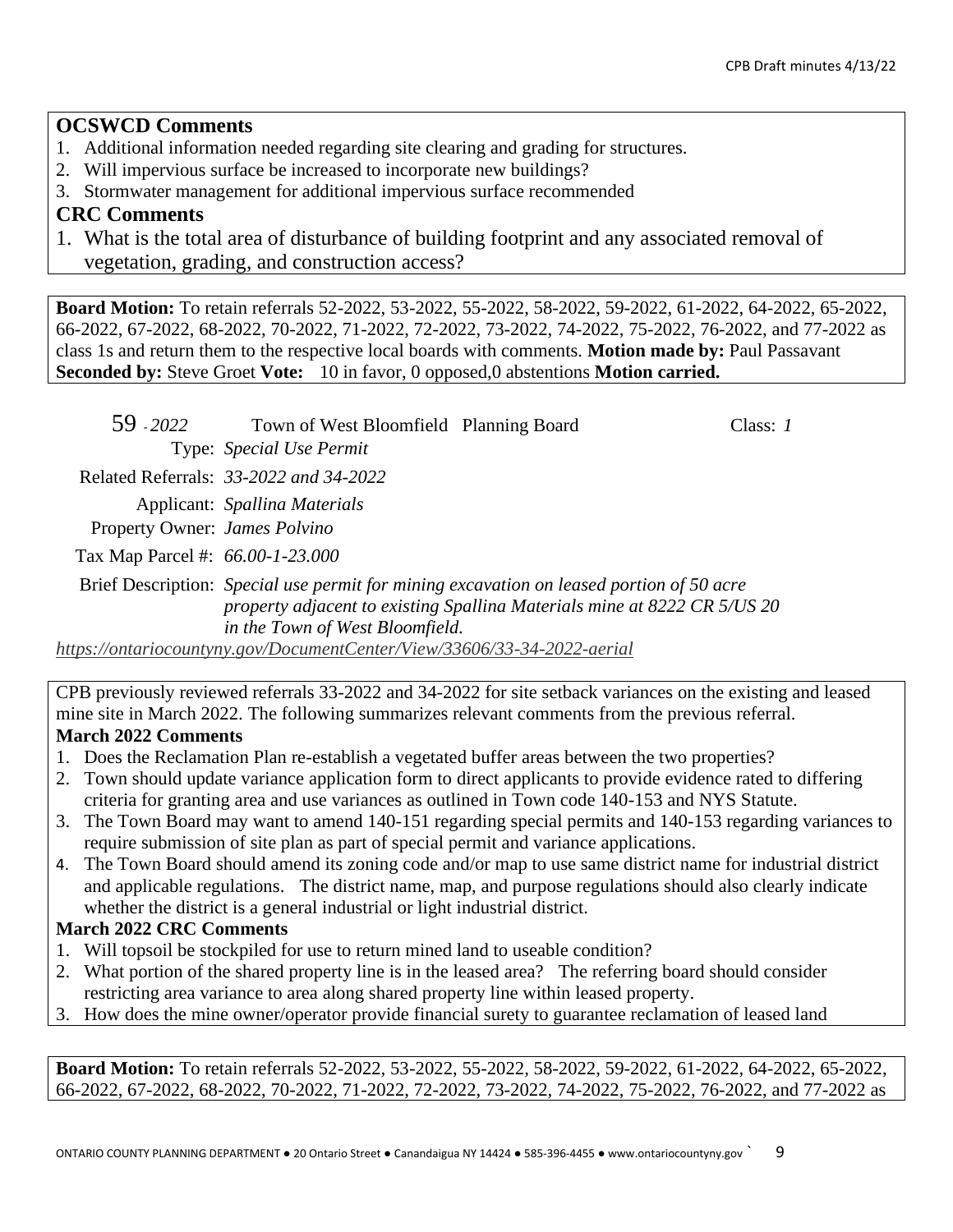class 1s and return them to the respective local boards with comments. **Motion made by:** Paul Passavant **Seconded by:** Steve Groet **Vote:** 10 in favor, 0 opposed,0 abstentions **Motion carried.**

60 - *2022* Town of Geneva Town Board Class: *2* Type: *Text Amendment*

Applicant: *Town of Geneva*

Brief Description: *Text amendment to allow outdoor music in the Agricultural District and Lakeview Overlay in theTown of Geneva.*

*<https://ontariocountyny.gov/DocumentCenter/View/34097/60-2022>*

The existing definition of Agricultural Commerce focuses on accessory farm uses that provide products or services used in agricultural production. The Town of Geneva code also includes the term Agricultural Tourism which focuses on accessory farm uses which bring together tourism and agriculture for the education and enjoyment of the public. The existing use regulations of the Town of Geneva Agricultural District allow both accessory Agricultural Commerce and Agricultural Tourism uses with site plan review.

The Lakeview Overlay is applied in portions of Agricultural, R-1 Suburban Residential, and R-2 Rural Residential districts along SR 14 overlooking Seneca Lake. The Lakeview Overlay allows both Agricultural Commerce and Agricultural Tourism uses as farm accessory uses with site plan review and allows Agricultural Tourism and event facilities that are not accessory to a farm operation with a special use permit.

The Lakeview Overlay prohibits noise from amplified music or other activities to exceed 75 decibels at the property line. Chapter 106 of Town Code outlines maximum continuous and impulsive/fast response noise readings between 10 pm and 7 am as follows:

| <b>Land Use</b>               | <b>Maximum Sound at Nigh in dBA</b>  |                                  |  |  |
|-------------------------------|--------------------------------------|----------------------------------|--|--|
|                               | Continuous slow response meter level | <b>Fast-response meter level</b> |  |  |
| <b>Residential Zones</b>      |                                      |                                  |  |  |
| <b>Commercial Zones</b>       |                                      |                                  |  |  |
| Agricultural/Industrial Zones | 90                                   | 00                               |  |  |

The code exempts traffic, municipal workers/consultants, farming operations, industrial uses in industrial districts, business uses in business districts, and business uses in other districts that are not subject to special use permit from the noise regulations. The code also outlines adjustments based on the frequency of impulsive noise and standards to apply when ambient noise exceeds the above levels.

### **Comments**

- 1. Referring board may want to consider amending the definition of Agricultural Tourism rather than the definition of Agricultural Commerce, however, this would also allow outdoor music (subject to maximum 75 decibels at the property line) associated with non-farm retail and wholesale businesses not only in the Town of Geneva Agricultural Zoning District, but also in portions of the R-1 and R-2 districts in the Lakeview Overlay District.
- 2. The proposed amendment would allow outdoor music as an accessory use anywhere in the Town of Geneva Agricultural Zoning District. Are any standards, such as those found in the Lakeview Overlay district, needed to protect residents of agricultural areas from the impact of newly allowed event and outdoor music commercial activities?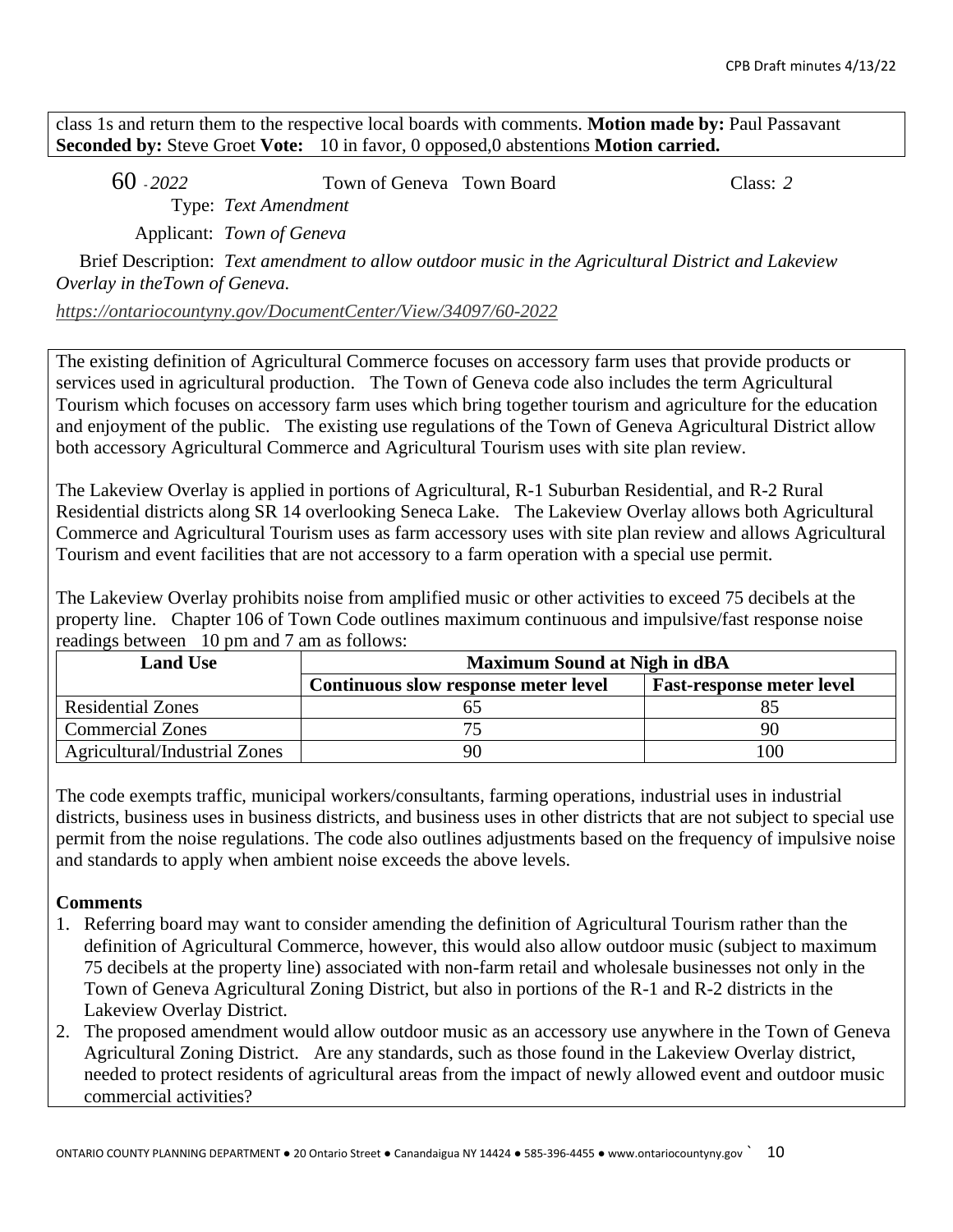3. The noise ordinance appears not to have been updated to reflect current zoning districts and the existence of mixed-use zoning districts.

#### **CPB Comments**

- 1. The referring body may want to institute different hours that maximum night time noise levels apply on nights when public elementary and secondary schools are in session.
- 2. Amplified music in not appropriate in agricultural district; people who choose to live in an agricultural area generally want peace and quiet.

**Board Motion:** To retain referral 60-2022 as a class 2 and return to the local board with comments. **Motion made by:** Paul Passavant **Seconded by:** Doug Dello Stritto**Vote: 9** in favor, 1 opposed,0 abstentions **Motion NOT carried.**

| 61 - 2022                        |                                                                         | Town of Geneva Zoning Board of Appeals                                                                                                                                   | Class: $I$ |
|----------------------------------|-------------------------------------------------------------------------|--------------------------------------------------------------------------------------------------------------------------------------------------------------------------|------------|
|                                  | Type: Area Variance                                                     |                                                                                                                                                                          |            |
|                                  | Applicant: Thomas & Patricia Klementowski                               |                                                                                                                                                                          |            |
| Property Owner: same             |                                                                         |                                                                                                                                                                          |            |
| Tax Map Parcel #: 161.20-1-2.100 |                                                                         |                                                                                                                                                                          |            |
|                                  | required at 5263 North Kashong Point in the Town of Geneva.             | Brief Description: Area variance to allow replacement of existing shed with 1,320 SF garage<br>situated a similar 8' from the Northern Suffolk property line when 10' is |            |
|                                  | https://ontariocountyny.gov/DocumentCenter/View/34063/61-2022-aerial    |                                                                                                                                                                          |            |
|                                  | https://ontariocountyny.gov/DocumentCenter/View/34064/61-2022-site-plan |                                                                                                                                                                          |            |

**OCSWCD Comment –** Consider stormwater management practice for roof gutter runoff.

**Board Motion:** To retain referrals 52-2022, 53-2022, 55-2022, 58-2022, 59-2022, 61-2022, 64-2022, 65-2022, 66-2022, 67-2022, 68-2022, 70-2022, 71-2022, 72-2022, 73-2022, 74-2022, 75-2022, 76-2022, and 77-2022 as class 1s and return them to the respective local boards with comments. **Motion made by:** Paul Passavant **Seconded by:** Steve Groet **Vote:** 10 in favor, 0 opposed,0 abstentions **Motion carried.**

| $62 - 2022$                | Town of Farmington Town Board                                        |                                                                                                                                                                                                                                                | Class: $2$ |
|----------------------------|----------------------------------------------------------------------|------------------------------------------------------------------------------------------------------------------------------------------------------------------------------------------------------------------------------------------------|------------|
|                            | Type: Map Amendment                                                  |                                                                                                                                                                                                                                                |            |
| Related Referrals: 57-2019 |                                                                      |                                                                                                                                                                                                                                                |            |
|                            | Applicant: Town of Farmington                                        |                                                                                                                                                                                                                                                |            |
|                            | Property Owner: Farmington Center LLC                                |                                                                                                                                                                                                                                                |            |
|                            | Representative: Costich Engineers                                    |                                                                                                                                                                                                                                                |            |
|                            | Tax Map Parcel #: 29,99-01-39; 29.00-01-40; 29.00-01-41.1            |                                                                                                                                                                                                                                                |            |
|                            |                                                                      | Brief Description: Map amendment to rezone 3 parcels with 18 acres from GB General<br>Business to IZ Incentive Zoning to accommodate additional development at<br>Tops Plaza/Farmington Market Center at 6179 SR 96 in the Town of Farmington. |            |
|                            | https://ontariocountyny.gov/DocumentCenter/View/34066/62-2022-aerial |                                                                                                                                                                                                                                                |            |
|                            |                                                                      | https://ontariocountyny.gov/DocumentCenter/View/34067/62-2022-concept-plan                                                                                                                                                                     |            |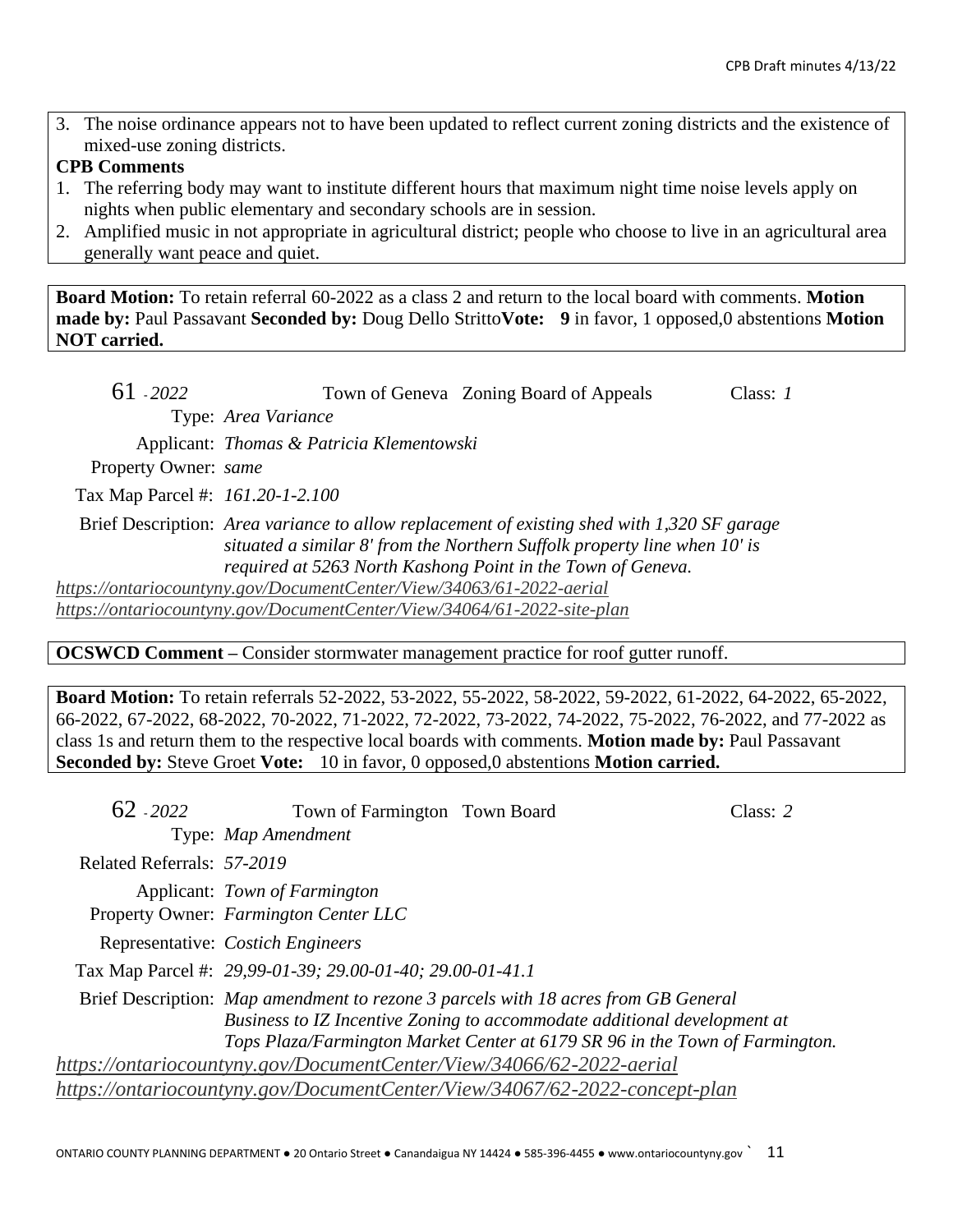These 3 properties were previously referred as 57-2019 for an Incentive Zoning map amendment in March 2019. At that time the SR 96 endpoint of the SR 96/SR 332 through road via Mercier Boulevard was proposed at the eastern end of the subject property. At this time, the SR 96 endpoint of the through road is anticipated as part of development of the adjacent property to the east. Instead of a 2-story office building, the concept plan proposed a 21,000 addition to the retail plaza with a drive up window. Since 2019 the SR 96 frontage uses have been moved and re-sized in response to changes in access and market conditions. The Town Board send this IZ proposal to the planning board and received a favorable response.

In spring of 2021, the Town of Farmington adopted a Main Street Overlay District (MSOD) to guide landscaping, foundation plantings, building elevations, driveway spacing, pedestrian facilities, and stormwater management to encourage development of mixed use multi-story buildings, a pedestrian friendly streetscape, bike lanes, and access to public transit in the designated Community Center area of Sr 96.

The three properties are currently zoned General Business and developed with a Tops grocery store and extensive parking. There is no stormwater management pond connected to the existing stormwater system. In the General Business district, office, service and retail uses excluding fast-food and drive-in restaurants are permitted uses. Shopping plazas, fast-food restaurants and those with drive-in, and motor vehicle gasoline stations, sales and service are allowed in the General Business District with a special use permit. The proposed development/redevelopment activities will disturb 15.7 acres of the 18.3 acre site. The proposed building coverage is 11 percent, less than the 34 percent allowed by code. The project area, and other lands to the south and west of SR 96/SR 332 and north of Mercier Boulevard and wests of Mertensia Road are within the Community Center/Mixed use category on the 2011 Comprehensive Plan Future Land Use Map. The project area is also in the Major Thoroughfare Overlay Districts.

The current incentive zoning concept plan proposes 30' front setbacks from the access road when 50' is required and 60' from SR 96 when 100' is required, though required SR 96 setback may have changed. The plan proposes 417 parking spaces when 396 would be required, including 35 land banked parking spaces. The concept plan proposes fewer parking spaces than code requires for the supermarket and more spaces than required for the retail expansion and bank use. The concept plan does not indicate provided setbacks to the leased boundaries of frontage uses.

Dominant soils are Ovid silt loam with the following soil characteristics:

| <b>Prime Farmland if drained</b>     |                                 |
|--------------------------------------|---------------------------------|
| <b>Permeability:</b> moderately high | <b>Erodibility:</b> high        |
| <b>Hydrological Group</b> C/D        | <b>Partially Hydric</b>         |
| Somewhat poorly drained              | <b>Depth to Water Table 36"</b> |

The applicant is currently offering the following incentives:

- 1. Financial contribution for extension of Mercier Boulevard
- 2. Financial contribution for pedestrian signal at new Mercier Boulevard/SR 96 intersection
- 3. Financial contribution for the installation of 18 off-site street lights
- 4. Financial contribution to the Beaver Creek Sanitary Sewer Force Main project
- 5. Installation of the final leg of the pedestrian signal and crosswalk at SR 96 and Mertensia Road
- 6. Installation of sidewalk connection from on-site sidewalk on the east side of Mertentia Road south to the intersection of Creek View Road

The applicant is currently requesting the following incentives: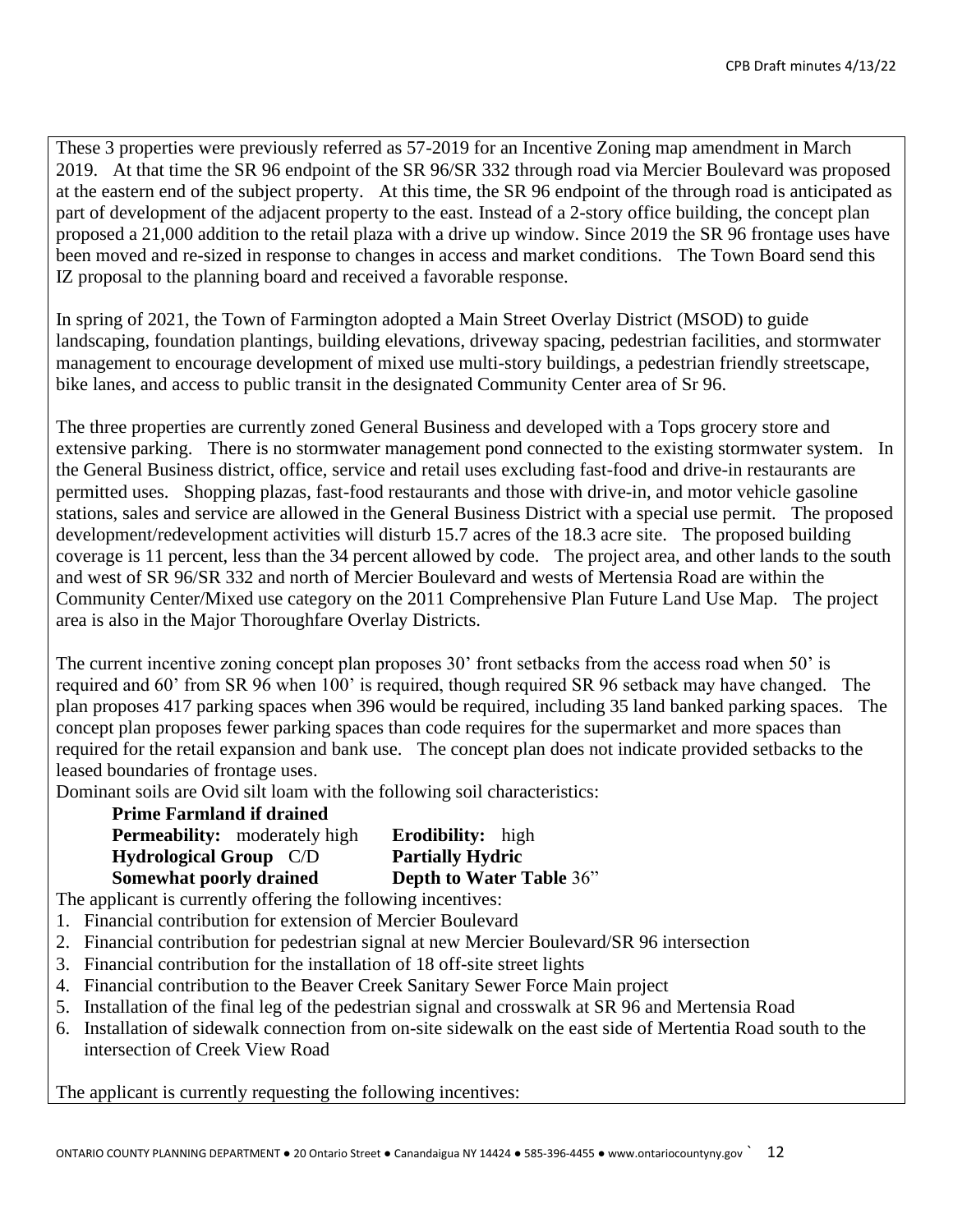- 1. Relief from dimensional requirements of the MTOD regulations including
	- a. Reduce 50' setback from access road
	- b. Reduce 150' corner clearance from Mercier Boulevard for CNB
	- c. Reduce interna driveway corner clearance requirements from 75'
- 2. No need for special use permits for Tops fuel kiosk, Mavis Tire, and 2 tenant fast food restaurant with drive-thru
- 3. No need for 40,000 minimum lot size
- 4. Reduce internal lot line setbacks lots 4,5,&6 to have depth of less than 200', lot 2 (plaza) to have zero front setback
- 5. No need for area variance for spacing of motor vehicle stations (Tops Fuel Kiosk and Mavis Tire) within 1,500' of Bryne Dairy
- 6. Reduce bank letter stacking requirements from 10 per teller lane or ATM
- 7. Parking requirements based on Uniform Building Code and relief from parking requirements for individual lots based on reciprocal parking, access, and utility easement.

The applicant's Incentive Zoning Intent letter also outlines vehicle and pedestrian circulation improvements that must be included in the proposed site plan and on-site street lights, benches and trash receptacles to be provided along SR 96 frontage.

## **Comments**

- 1. The Town Board should ensure any building and parking coverage allowed reserves sufficient space for stormwater management and landscaping. The Town Board should consider identifying minimum open space requirements or maximum parking or impervious surface coverages.
- 2. The Town Board may also want to identify green infrastructure practices necessary to minimize impacts of stormwater quality and quantity to nearby Beaver Creek.
- 3. Will the proposed IZ allow fast food restaurants as a permitted use?
- 4. Will parking/stacking be sufficient if frontage lots with drive-thrus are developed with fast food uses?
- 5. How do the likely setbacks from the lease lines compare to required setbacks of the GB district?
- 6. As identified in plans and zoning for "Town Center" locations in other communities, to create a walkable pedestrian character it is desirable to encourage multi-story buildings, 4-6 'of landscaped area between the road and sidewalk, and to locate parking to the rear or side of buildings and screen parking from the sidewalk. To create a desirable pedestrian environment, it is also important to provide pedestrian scale lighting (12'-14' poles) and features of visual interest such as 30 to 60 % window transparency of adjacent buildings or pedestrian routes with landscaping on both sides. Pedestrian oriented development should provide not only pedestrian circulation along edge roadways, but also along site driveways and through parking areas to connect individual building entrances to the public sidewalk through landscaped parking medians and islands or along drainage swales. Typical pedestrian friendly design guidelines require landscaped islands or medians for every 20 to 40 spaces. See T. Canandaigua Feb. 15, 2019 draft Uptown Study and recently adopted comprehensive zoning code updates in the Town of Geneva and the Villages of Shortsville and Clifton Springs.
- 7. Should the incentive list include an advertising sign listing multiple site users?
- 8. The Town Board may want to consider inclusion of an amenity line item to fund site features such as light pole banners; enhanced internal signs; and enhanced bike racks, bus shelter, and other furnishings to help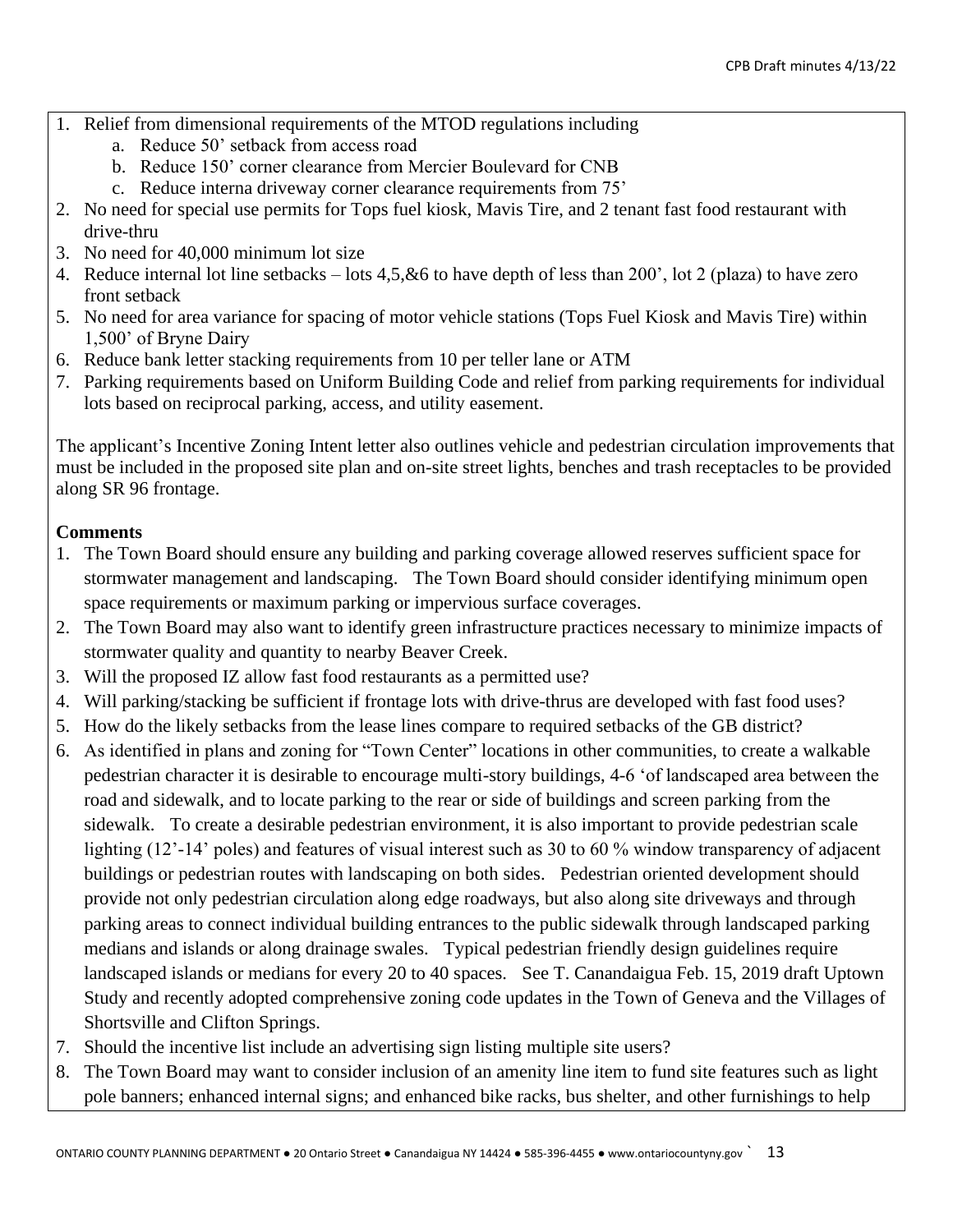brand the area.

- 9. The Town Board should explore opportunities for a direct pedestrian and bicycle only connection across Beaver Creek to the townhouses to the south of the site and ultimately to the residential subdivision further south.
- 10. In accordance with the MTOD Site Design Guidelines, the Town Board should consider provision of a public pedestrian access corridor along Beaver Creek.
- 11. In accordance with the MTOD Site Design Guidelines, the Town Board may want to consider defining appropriate facade materials, massing, articulation, and roof forms to create a pedestrian friendly environment.
- 12. What provisions will be made for winter clearing of public sidewalks and on-site pedestrian walkways?
- 13. Is the fuel kiosk staffed? If not, how are cash transactions or service to individuals needing assistance handled?

## **OCSWCD Comments**

- 1. Unable to make comment at this time due to lack of detail regarding erosion and sediment control and stormwater plans.
- 2. Be advised that Beaver Creek is a class C stream and runs through the proposed site.

## **CRC Comments**

- 1. Does the concept plan show the required 70' building setback from SR 96?
- 2. What signage is proposed? The MSOD allows one building mounted sign of 48 SF or less for each use along SR 96 an additional sign 48 SF for any building with a  $2<sup>nd</sup>$  frontage on a public road. Ground mounted signs are prohibited.
- 3. Does the concept plan provide space for the drive-thru landscaping to screen vehicle headlights from shining into eyes of drivers on SR 96 as required by the MSOD?
- 4. Only the CNB outparcel shows a dumpster location. Where will additional dumpsters be located and how will they be screened?
- 5. Has the referring body reviewed traffic generation and traffic impact information taking into consideration the proposed access point and revised size and arrangement of uses?
- 6. The more attractive and more integrated this commercial area is with other nearby commercial and residential uses, the more likely it will be to attract customers arriving by foot and bicycle who patronize more than 1 business on any given trip and the more successful this area will be as a community center. Those on foot will typically travel ¼ mile to access desired goods and services, longer if an engaging pedestrian environment is provided. The ¼ walk shed extends east to SR 332, north and west across SR 96 and Mertensia road to nearby mobile home parks, and south to single family and townhouse uses south of Beaver Creek if a direct pathway is provided. Typical utilitarian bicycle trips are 1 to 3 miles.

### **CPB Comment**

- 1. Will the design of Mercier Boulevard discourage through traffic interested in avoiding the light at SR 96/SR 332?
- 2. The referring board may want to request NYSDOT to reduce speed limits on state highway to encourage a desirable pedestrian character.

**Board Motion:** To retain referral 62-2022 as a class 2 and return it to the local board with comments. **Motion made by:** Paul Passavant **Seconded by:** Steve High **Vote:** 10 in favor, 0 opposed,0 abstentions **Motion carried.**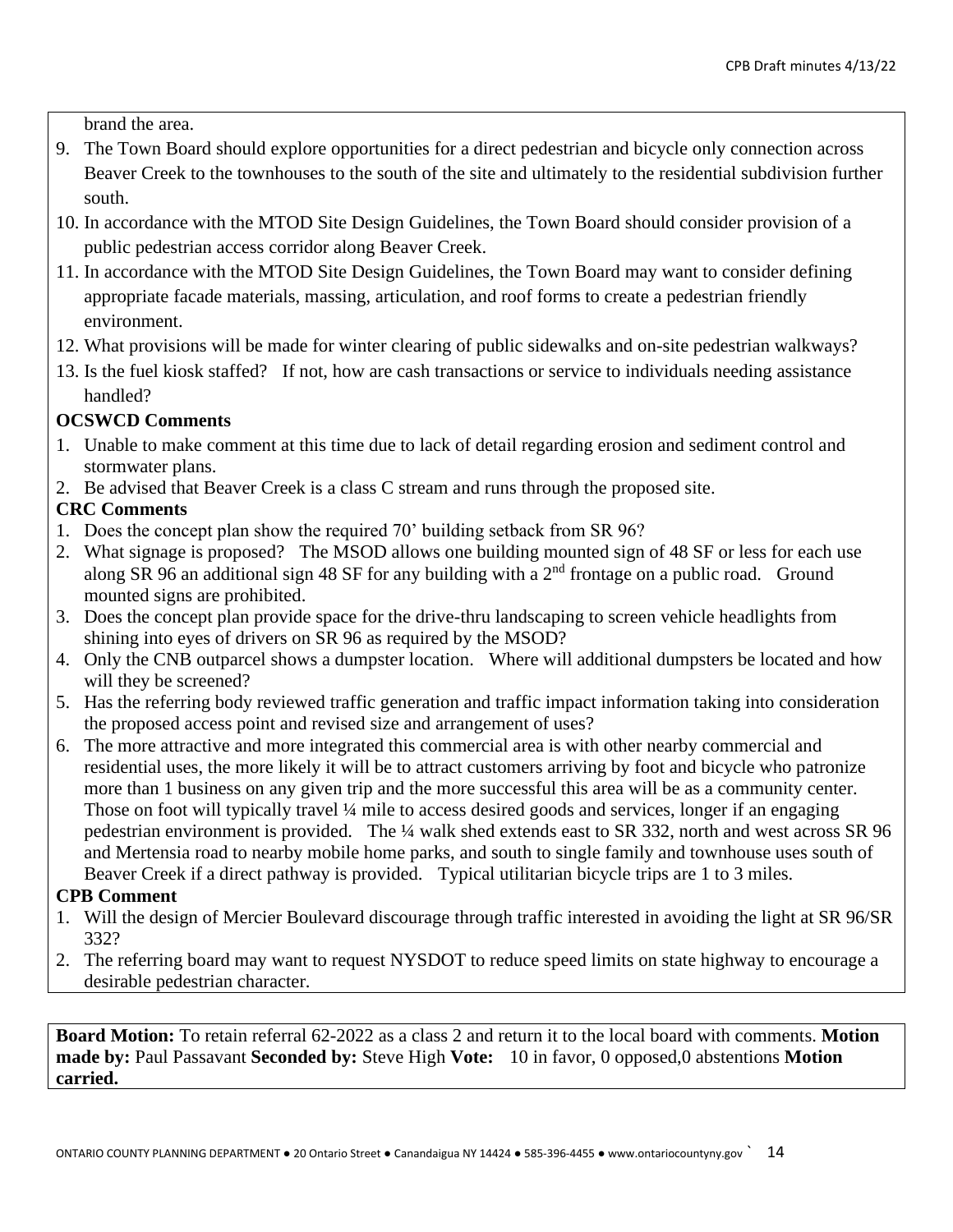# 63 - *2022* Town of South Bristol Town Board Class: *2*

Type: *Text Amendment*

Applicant: *Town Board*

Brief Description: *Text amendment to the Town of South Bristol code to change how to assign postal address when more than one residence is located on a single lot, and to limit storage of Recreational Vehicles to 2 such vehicles owned by member(s) of owner's family residing on the lot.*

**Board Motion:** To retain referral 63-2022 as a class 2 and return to the local board. **Motion made by:** Doug Dello Stritto **Seconded by:** Roslyn Grammar **Vote:** 10 in favor, 0 opposed,0 abstentions **Motion carried**

| 64 - 2022                        |                                                                                                                                                                                                                                                                                                                                                                                                             | Town of South Bristol Zoning Board of Appeals                                                                                                                                                                                                                                                                                  | Class: $1$ |
|----------------------------------|-------------------------------------------------------------------------------------------------------------------------------------------------------------------------------------------------------------------------------------------------------------------------------------------------------------------------------------------------------------------------------------------------------------|--------------------------------------------------------------------------------------------------------------------------------------------------------------------------------------------------------------------------------------------------------------------------------------------------------------------------------|------------|
|                                  | Type: Area Variance                                                                                                                                                                                                                                                                                                                                                                                         |                                                                                                                                                                                                                                                                                                                                |            |
|                                  | Applicant: Thomas Richardson                                                                                                                                                                                                                                                                                                                                                                                |                                                                                                                                                                                                                                                                                                                                |            |
|                                  | Property Owner: <i>JHB &amp; JKB LLC</i>                                                                                                                                                                                                                                                                                                                                                                    |                                                                                                                                                                                                                                                                                                                                |            |
| Representative: William Grove    |                                                                                                                                                                                                                                                                                                                                                                                                             |                                                                                                                                                                                                                                                                                                                                |            |
| Tax Map Parcel #: 184.04-1-5.000 |                                                                                                                                                                                                                                                                                                                                                                                                             |                                                                                                                                                                                                                                                                                                                                |            |
|                                  | percent to 67 percent when 50 percent is allowed.                                                                                                                                                                                                                                                                                                                                                           | Brief Description: Area variance to add ADA compliant bathrooms that will extend 2.2 'into<br>ROW of Cold Spring Road to a commercial use at 6461 SR 64 in the Town<br>of South Bristol. The existing building is located partially in the ROW. A<br>second variance is requested to allow an increase in lot coverage from 65 |            |
| 1., // , <b>·</b>                | https://ontariocountyny.gov/DocumentCenter/View/34068/64-2022-aerial\<br>$\overline{D}$ and $\overline{D}$ and $\overline{D}$ and $\overline{D}$ and $\overline{D}$ and $\overline{D}$ and $\overline{D}$ and $\overline{D}$ and $\overline{D}$ and $\overline{D}$ and $\overline{D}$ and $\overline{D}$ and $\overline{D}$ and $\overline{D}$ and $\overline{D}$ and $\overline{D}$ and $\overline{D}$ and |                                                                                                                                                                                                                                                                                                                                |            |

*<https://ontariocountyny.gov/DocumentCenter/View/34069/64-2022-site-plan> <https://ontariocountyny.gov/DocumentCenter/View/34070/64-2022-survey>*

The 624 SF addition will also accommodate portion of internal stair to new basement freezer and cold storage area. Project to also involve new septic system for Brews and Brats and Arbor Hill wastewater; restoration of the historical diorama of the Village of Naples; and relocating electric service to comply with public utility standards.

### **OCSWCD Comments**

- 1. Roof water runoff from addition and existing building should be diverted away from proposed septic.
- 2. Erosion and sediment control not shown for construction.
- OCSWCD Canandaigua Lake Watershed Inspector -Letter to approve septic plan issued 4/8/22.

**Board Motion:** To retain referrals 52-2022, 53-2022, 55-2022, 58-2022, 59-2022, 61-2022, 64-2022, 65-2022, 66-2022, 67-2022, 68-2022, 70-2022, 71-2022, 72-2022, 73-2022, 74-2022, 75-2022, 76-2022, and 77-2022 as class 1s and return them to the respective local boards with comments. **Motion made by:** Paul Passavant **Seconded by:** Steve Groet **Vote:** 10 in favor, 0 opposed,0 abstentions **Motion carried.**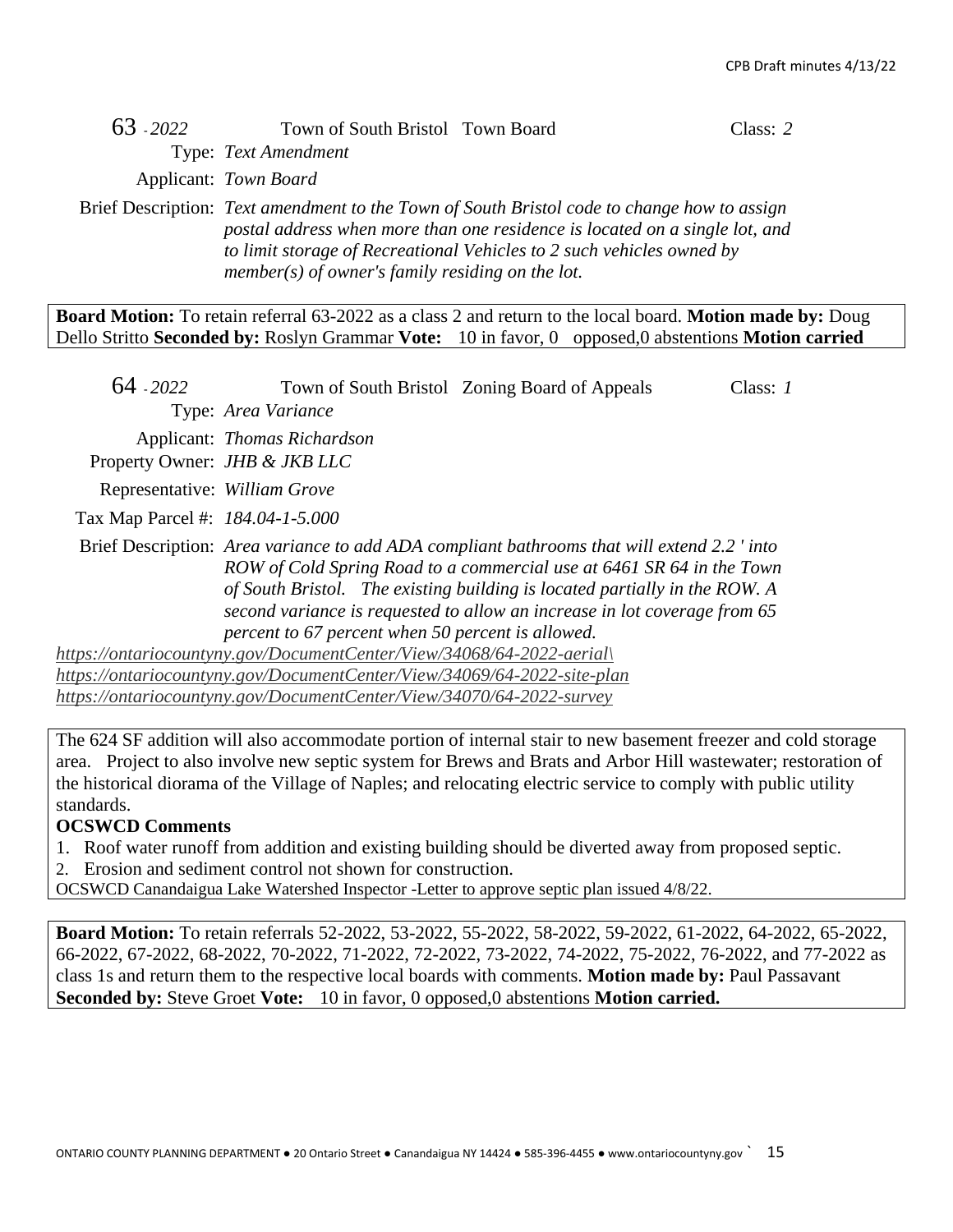| 65 - 2022                        | Town of West Bloomfield Planning Board                               |                                                                                              | Class:1 |
|----------------------------------|----------------------------------------------------------------------|----------------------------------------------------------------------------------------------|---------|
|                                  | Type: Special use permit                                             |                                                                                              |         |
| Related Referrals: 42-2022       |                                                                      |                                                                                              |         |
|                                  | Applicant: Bell Atlantic                                             |                                                                                              |         |
| Property Owner: Gary Evans       |                                                                      |                                                                                              |         |
|                                  | Representative: Nixon-Peabody                                        |                                                                                              |         |
| Tax Map Parcel #: 52.00-1-19.000 |                                                                      |                                                                                              |         |
|                                  |                                                                      | Brief Description: Special use permit for construction of telecommunications tower at 2000   |         |
|                                  | Strong Road in the Town of West Bloomfield.                          |                                                                                              |         |
|                                  | https://ontariocountyny.gov/DocumentCenter/View/33618/42-2022-aerial |                                                                                              |         |
|                                  |                                                                      | https://ontariocountyny.gov/DocumentCenter/View/33619/42-2022-Ionia_single-page-site-plan-pZ |         |
| Ds rev0 20211203-map             |                                                                      |                                                                                              |         |

This project was previously referred as # 42-2022 in March for a height variance. The project description is from the March minutes and is followed by summary of Exhibits related to the special use permit, and finally previous and new comments.

Application materials indicate the leased area is 242' to Dolomite owned property to the west, 381' to property to the east, and 2,700' to property to the north. The tower is 304' from closest property line. There are no airports within 5 miles of the tower site, and no FAA registration required.

The proposed tower height is intended to accommodate space for 3 additional carriers. The Town zoning code requires new towers to accommodate at least 2 carriers. The property owner will receive additional rental payment if other carriers locate equipment on the tower.

The proposed project will include a 1,770 lf 12' wide gravel driveway along an existing 8' dirt farm road with access from Strong Road. To comply with the NYSDEC SPDES Storm Water Permit, the project will include 5 stormwater management areas. The 100'x100' leased area will be surrounded by a 6' fence including the tower, 4'x11.5' concrete slab for equipment cabinets, and 4'x8' concrete pad for generator. The access road and transformer will be located outside the fenced/leased area.

SEQR documentation indicates the project will disturb 2 acres of the 79-acre property removing 1.6 acres of forest and creating.57 acres of impervious area. The EAF indicates one-quarter of the property has slopes of greater than 15 percent and portions of the property are in Ontario and Monroe County agricultural districts. There are 59 acres of forest and 18 acres of meadow with neither currently used in agriculture, through 31 acres are highly productive soils. The EAF also indicates the site is home to a locally unique geologic feature known as Hopper Hills. The property includes a .29 acre federally regulated wetland and a class C stream. The stream is tributary to Great Brook which is an impaired waterbody as defined by NYS due to nutrients, low dissolved oxygen, and silt and sediment that impair recreation use and use by aquatic life. The project is over or adjacent to a principal aquifer and .03 miles to historic barns on adjacent properties

The EAF appendix B includes a Visual EAF Addendum which characterizes the site as not visible from parks or site listed on the State or National Historic Register. The tower is visible from County Road 14 which is .3 miles from the project site and CRs 38 and 39 extending from .5 to 1.5 miles from the project site. The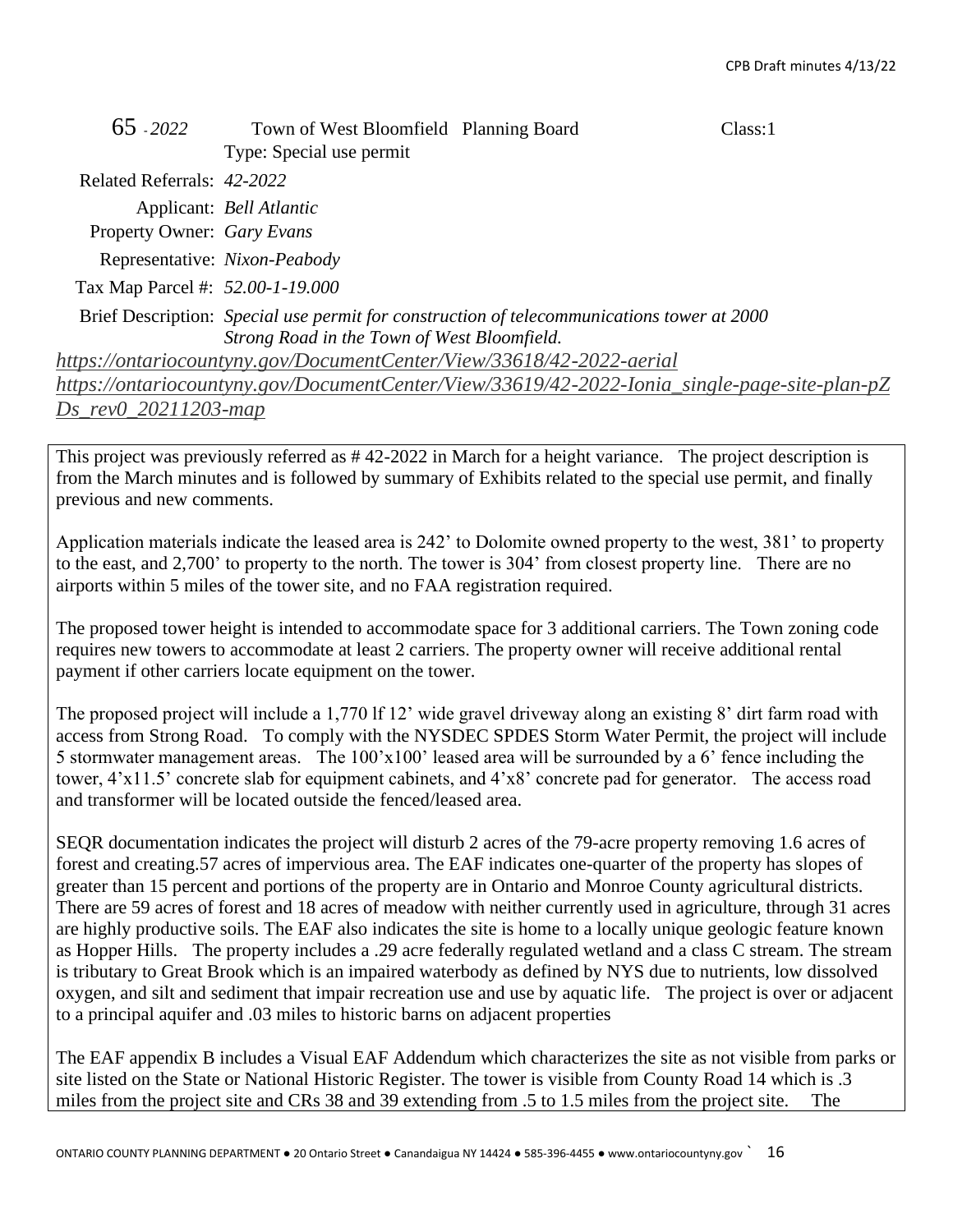project site is also within .3 to .9 miles of SR 64 and visible from local roads: Strong Road, Bennett Road, and Cox Road. The annual number of likely viewers, primarily from area roadways but also area homes and workplaces, is estimated at 52,560.

The visual character of the area within 1 mile of the project site is characterized as primarily undeveloped with flat and hilly agricultural and forest land and some commercial use. There are other visually similar projects within 3 miles.

Exhibits C, E, F, and G of information included with the site plan and variance referral (#42-2022 in March 2022), include information on the tower compliance with the special use permit requirements of Town Code 140-109.B (3) (a).

Town Code requires that proposed tower is designed for at least 3 providers. The site plan indicates tower locations for 4 providers.

Exhibit E evaluates coverage and capacity in the geographic area to be serviced by the proposed tower. The analysis indicates existing area towers in East and West Bloomfield, Lima and Victor are challenged to provide coverage in this area due to terrain, foliage, and distance. The analysis also indicates these towers nearing or exceeding user needed capacity and that the proposed tower will reduce coverage gaps in the Town of Mendon and improve service in portions of East and West Bloomfield, Victor, Lima, and Mendon.

In Exhibit F the applicant identified 4 potential sites for tower constructions. Only the proposed site provides a technologically feasible site with a buildable location acceptable to both parties and mutually agreeable lease terms.

In Exhibit G the application provided visual simulations of views to the proposed tower from 4 locations within ½ mile of the tower site including sites on SR 64, Elton Road, and 2 on Strong Road.

### **March 2022 Comments**

- 1. Will the tower be visible from Mendon Foundation owned open space? The Foundation owns property within 500' of the project site (131.03-1-2.22) identified in Exhibit J the Agricultural Data Statement. The Foundation website indicates the view from higher elevations of the Sibleyville Nature Reserve extend 30 miles to the south.
- 2. Vacant area within fenced area appears insufficient to house necessary equipment for 3 additional carriers.
- 3. The site plan should include a directional arrow.

### **March 2022 OCSWCD Comments**

- 1. Consider diverting stormwater from upper portion of access road/ old trail to stormwater management facility.
- 2. Silt fence should be sloped upslope at ends.
- 3. Extend silt fence around area of disturbance at the cell tower pad.
- 4. See updated New York Standards for concrete truck washout design.
- 5. Topsoil stockpile location not identified.

## **March CPB Comments**

Any required tower lighting should accommodate the dark sky needs of the amateur astronomical observatory in Ionia.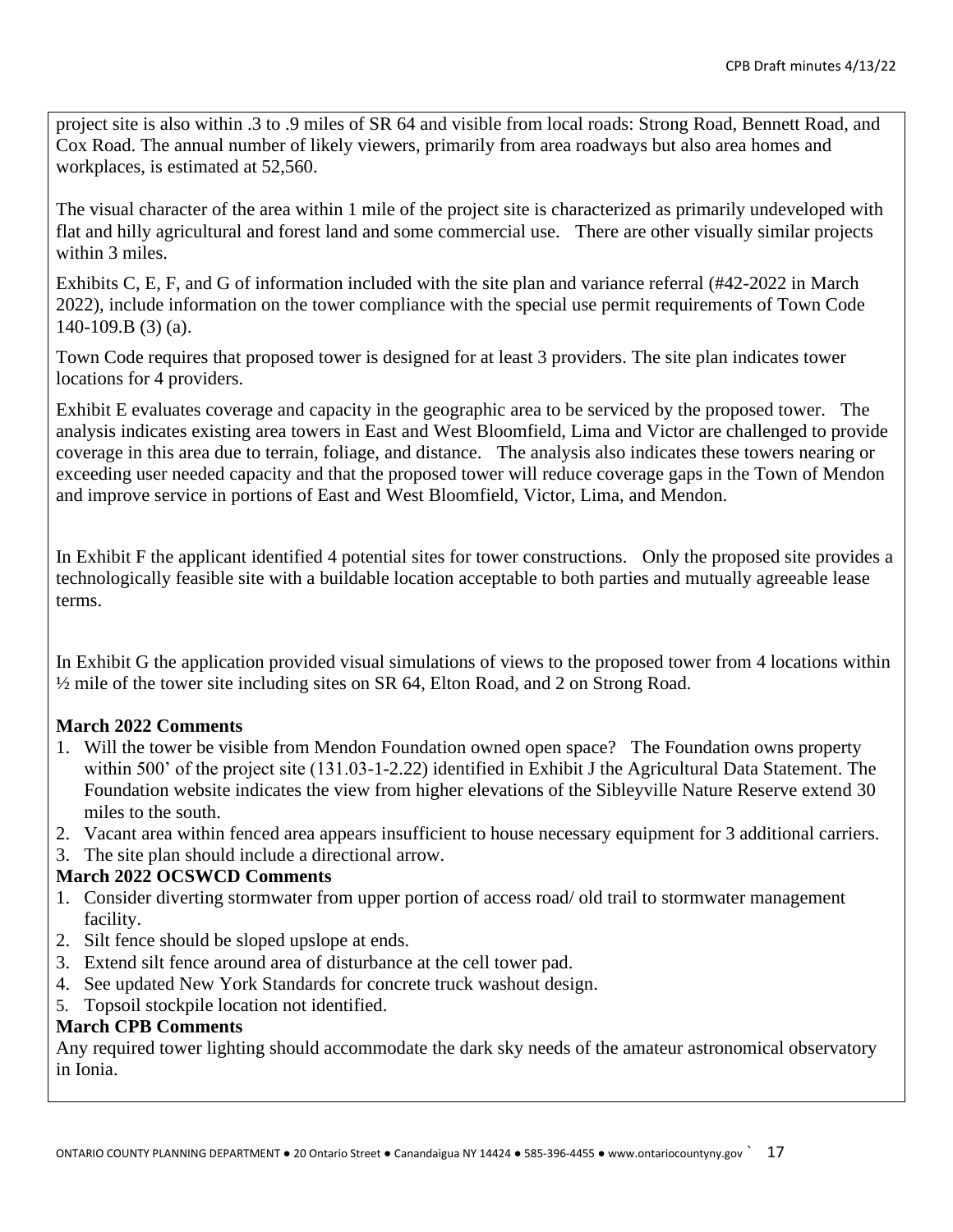### **April 2022 Comments**

1. Exhibit G the visual analysis does not evaluate cumulative impact of proposed facility and other existing and foreseeable towers nor an analysis of alternative designs and colors as required by Town Code 140-109.B (3) (a).

**Board Motion:** To retain referrals 52-2022, 53-2022, 55-2022, 58-2022, 59-2022, 61-2022, 64-2022, 65-2022, 66-2022, 67-2022, 68-2022, 70-2022, 71-2022, 72-2022, 73-2022, 74-2022, 75-2022, 76-2022, and 77-2022 as class 1s and return them to the respective local boards with comments. **Motion made by:** Paul Passavant **Seconded by:** Steve Groet **Vote:** 10 in favor, 0 opposed,0 abstentions **Motion carried.**

| 66 - 2022                        | Town of Manchester Planning Board | Class: 1 |
|----------------------------------|-----------------------------------|----------|
|                                  | Type: Site Plan                   |          |
|                                  | Applicant: Luke Abbott            |          |
| Tax Map Parcel #: 32.00-1-65.100 |                                   |          |

Brief Description: *Site plan for 2,000 SF building expansion at 4330 SR 96 in the Town of Manchester.*

*<https://ontariocountyny.gov/DocumentCenter/View/34071/66-2022-aerial> <https://ontariocountyny.gov/DocumentCenter/View/34072/66-2022>*

The referred parcel is 1 acre. The site has an existing building with an access off Kyte Road. No existing or proposed access off SR 96. In addition to the building expansion, the project includes addition of a septic system to accommodate All Clean Power Wash.

**Comment** A SWPPP is required if the area of disturbance is 1 acre or greater.

### **OCSWCD Comments**

- 1- Plan says replacement system, if so, what becomes of the old system?
- 2- Be sure soil temperature was > 32ºf during soil investigation.
- 3- What is soil data  $> 48$ " to  $72$ "?
- 4- Is there bedrock present?
- 5- Should Plan reference to NYSDOH regulations, refer to NYSDEC design standards?

### **CRC Comments**

- 1. What is the purpose of the tank to be relocated?
- 2. What chemicals will be stored on site and what protective design or operational measures will be used to contain any spills?
- 3. The EAF indicates the subject property is 4.9 acres and the disturbed area will be 1 acre. OnCor indicates the applicant owns two lots of 1 and 3.8 acres with the existing barn on adjacent parcel 32.00-1-65.200 and no record of the existing metal building on lot 32.00-1-65.100. The site plan appears to show both parcels. Has a lot merger been approved? The referring body should clarify the size and parcel ID of lot(s) under review, whether any change of use is proposed for the existing barn, and whether the proposed septic system is proposed/sized to accommodate future barn use.

**Board Motion:** To retain referrals 52-2022, 53-2022, 55-2022, 58-2022, 59-2022, 61-2022, 64-2022, 65-2022, 66-2022, 67-2022, 68-2022, 70-2022, 71-2022, 72-2022, 73-2022, 74-2022, 75-2022, 76-2022, and 77-2022 as class 1s and return them to the respective local boards with comments. **Motion made by:** Paul Passavant **Seconded by:** Steve Groet **Vote:** 10 in favor, 0 opposed,0 abstentions **Motion carried.**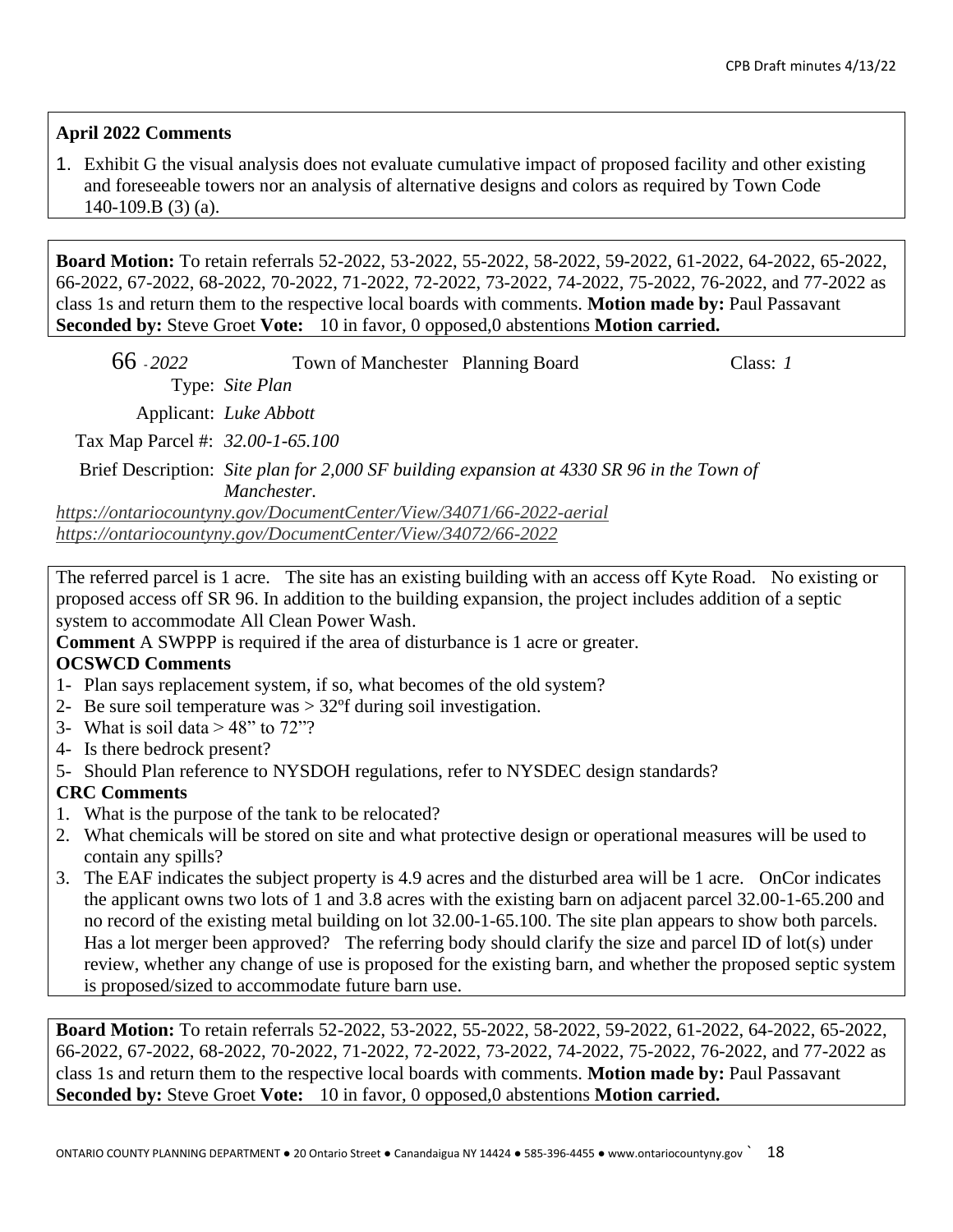| $67 - 2022$ |  | Village of Manchester Planning Board | Class: $1$ |
|-------------|--|--------------------------------------|------------|
|-------------|--|--------------------------------------|------------|

Type: *Site Plan* Applicant: *George Aldrich*

Representative: *RJ Landscaping*

Tax Map Parcel #: *32.14-1-50.00*

Brief Description: *Site plan for addition of 240 SF open pavilion, fire pit and related gravel walkways, landscaping, and fencing at Reinvention Brewing at 9 South Main Street in the Village of Manchester.*

*<https://ontariocountyny.gov/DocumentCenter/View/34073/67-2022-aerial>* <https://ontariocountyny.gov/DocumentCenter/View/34074/67-2022-site-plan> <https://ontariocountyny.gov/DocumentCenter/View/34075/67-2022-survey> <https://ontariocountyny.gov/DocumentCenter/View/34103/67-2022-survey-38162-1>

According to OnCor, the property to the south is a village owned parking lot and the property to the east is also village owned. Surveys posted to OnCor indicate the village transferred portions of each of these properties to the applicant.

**OCSWCD Comment** Consider landscape feature to manage roof water runoff

**Board Motion:** To retain referrals 52-2022, 53-2022, 55-2022, 58-2022, 59-2022, 61-2022, 64-2022, 65-2022, 66-2022, 67-2022, 68-2022, 70-2022, 71-2022, 72-2022, 73-2022, 74-2022, 75-2022, 76-2022, and 77-2022 as class 1s and return them to the respective local boards with comments. **Motion made by:** Paul Passavant **Seconded by:** Steve Groet **Vote:** 10 in favor, 0 opposed,0 abstentions **Motion carried.**

| 68 - 2022                        | Village of Manchester Planning Board                                 |                                                                                                                                                                           | Class: 1 |
|----------------------------------|----------------------------------------------------------------------|---------------------------------------------------------------------------------------------------------------------------------------------------------------------------|----------|
|                                  | Type: Site Plan                                                      |                                                                                                                                                                           |          |
|                                  | Applicant: <i>Martha Yudicky</i>                                     |                                                                                                                                                                           |          |
| Property Owner: same             |                                                                      |                                                                                                                                                                           |          |
|                                  | Representative: Richard Krpt, Identify Design PLLC                   |                                                                                                                                                                           |          |
| Tax Map Parcel #: 32.13-2-49.000 |                                                                      |                                                                                                                                                                           |          |
|                                  | at 20 S. Main Street in the Village of Manchester.                   | Brief Description: Site plan for interior and exterior renovations and addition of enclosed<br>dumpster area to repurpose existing commercial building for a liquor store |          |
|                                  | https://ontariocountyny.gov/DocumentCenter/View/34076/68-2022-aerial |                                                                                                                                                                           |          |

*<https://ontariocountyny.gov/DocumentCenter/View/34077/68-2022>*

**Comment** The Village Center Design Principles of the Comprehensive Plan recommend retention of original size of openings when repairing or replacing windows, doors, or storefronts and requiring 50 to 60 percent transparency for first floor spaces.

**Board Motion:** To retain referrals 52-2022, 53-2022, 55-2022, 58-2022, 59-2022, 61-2022, 64-2022, 65-2022, 66-2022, 67-2022, 68-2022, 70-2022, 71-2022, 72-2022, 73-2022, 74-2022, 75-2022, 76-2022, and 77-2022 as class 1s and return them to the respective local boards with comments. **Motion made by:** Paul Passavant **Seconded by:** Steve Groet **Vote:** 10 in favor, 0 opposed,0 abstentions **Motion carried.**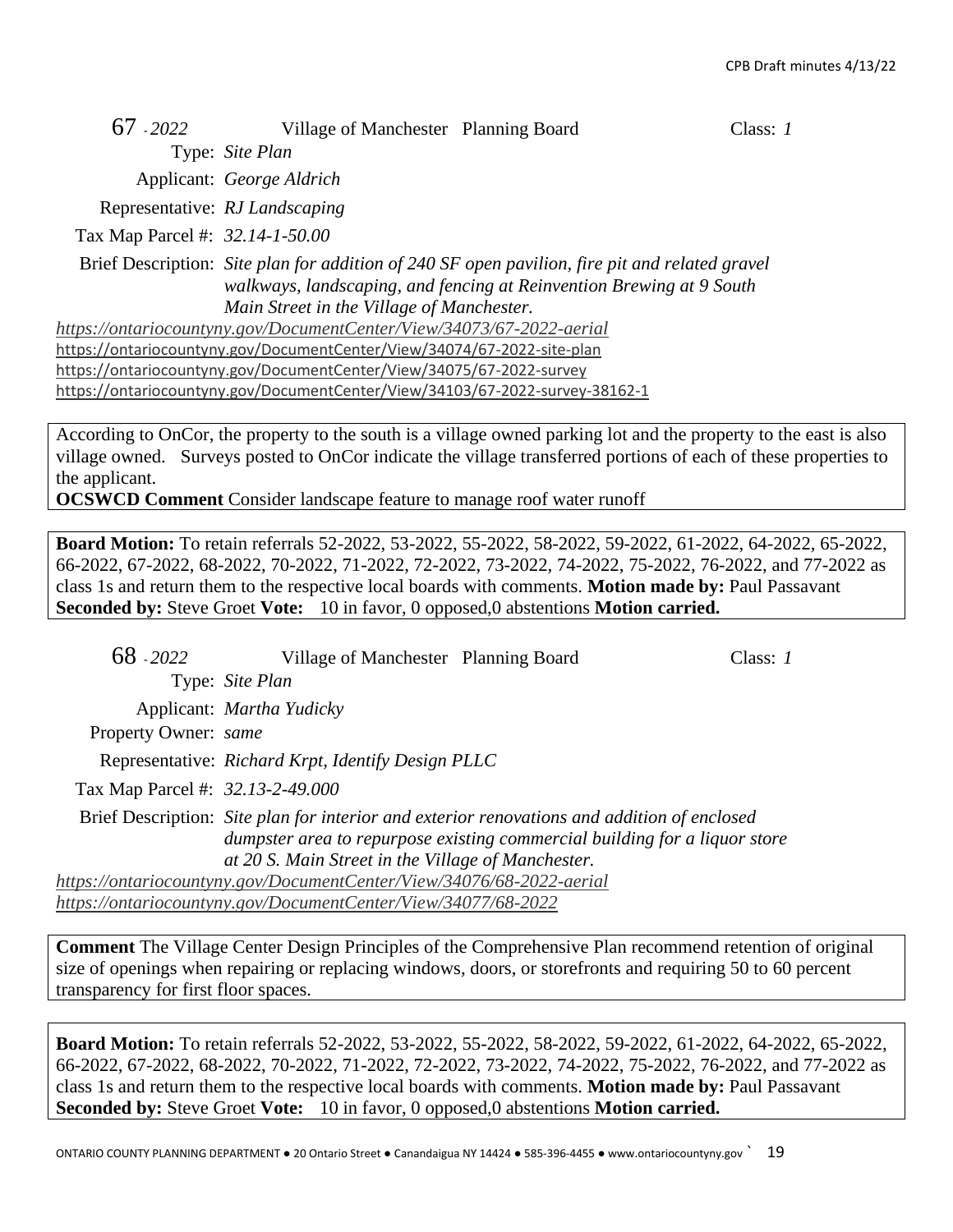| 69 - 2022 | Town of Farmington Planning Board                                        |                                                                                                                                                                                                                                                                                                                      | Class: 1 |
|-----------|--------------------------------------------------------------------------|----------------------------------------------------------------------------------------------------------------------------------------------------------------------------------------------------------------------------------------------------------------------------------------------------------------------|----------|
|           | Type: Subdivision                                                        |                                                                                                                                                                                                                                                                                                                      |          |
|           | Applicant: <i>O&amp;L Realty LLC</i>                                     |                                                                                                                                                                                                                                                                                                                      |          |
|           | Property Owner: O&L Realty & Farmbrook Homes Association                 |                                                                                                                                                                                                                                                                                                                      |          |
|           | Tax Map Parcel #: 41.12-5-1 to 41.12-5-46 & 41.12-5-97.000               |                                                                                                                                                                                                                                                                                                                      |          |
|           | subdivision in the Town of Farmington.                                   | Brief Description: Re-subdivision of 46 existing residential lots in the undeveloped section<br>of Farmbrook and 1 lot owned by the Farmbrook Homeowners Association<br>to accommodate 46 homes and a stormwater management pond to address<br>increased run-off from remaining 71 undeveloped lots in the Farmbrook |          |
|           | https://ontariocountyny.gov/DocumentCenter/View/34079/69-2022-aerial     |                                                                                                                                                                                                                                                                                                                      |          |
|           | https://ontariocountyny.gov/DocumentCenter/View/34078/69-202-subdivision |                                                                                                                                                                                                                                                                                                                      |          |

According to the EAF, the Farmbrook Subdivision was initially approved in 1979 creating over 200 residential lots. Undeveloped lots include 25 lots along Meadowbrook Lane and the 46 lots along Alfalfa Crescent proposed for re-subdivision to make room for a stormwater management pond. The 1 acre pond will hold.62 million gallons with a depth of 2'. The proposed subdivision will disturb approximately 20 of the 24.6 acres involved in Phase 7A and section 2 of Phase 7B and result in approximately 7.6 new acres of impervious surface. Following development, 2.9 acres of meadow/brushlands will remain along with 13 acres of lawn. The EAF also identifies 1.2 acres of nearby Federal wetlands and a class C tributary to Beaver Creek.

The proposed subdivision includes 6.9 acres owned by the Farmbrook Homeowners Association (HOA). Following the re-subdivision, the original HOA parcel will be reduced to 4.8 acres and the HOA will own 2.9 acres developed with a stormwater management pond to serve the re-subdivided lots along both sides of Alfalfa Crescent and in Phase 7B section 2 along Meadowbrook Drive.

Homes are expected to be developed in 3 phases over 3 years. Proposed lot sizes range from 7,275 to 13,200 SF.

According to OnCor, Farmbrook and immediately adjacent lands are in the Hathaway Brook watershed.

### **OCSWCD Comments**

- 1. Stabilization of all disturbed areas will be needed within 7 days.
- 2. Consider 0 phosphorus fertilizer unless otherwise noted by soil testing.
- 3. Concrete truck washout is not shown on plans.
- 4. Additional detail needed regarding stormwater management facility outlet and what other system it connect with.
- 5. Consider diversion swale or other management option for runoff from increased impervious surfaces to prevent flooding of downslope residential lots and adjacent agricultural lands

### **CRC Comments**

1. In consideration of the HOA's agreement to allow use of HOA lands to retain approved number of lots and address current stormwater management regulations for proposed lot, will the proposed stormwater management facility remedy any of the existing drainage issue in the Farmbrook subdivision? Could it?

#### **CPB Comments**

1. In response to CPB questions, the applicant representative offered the following information: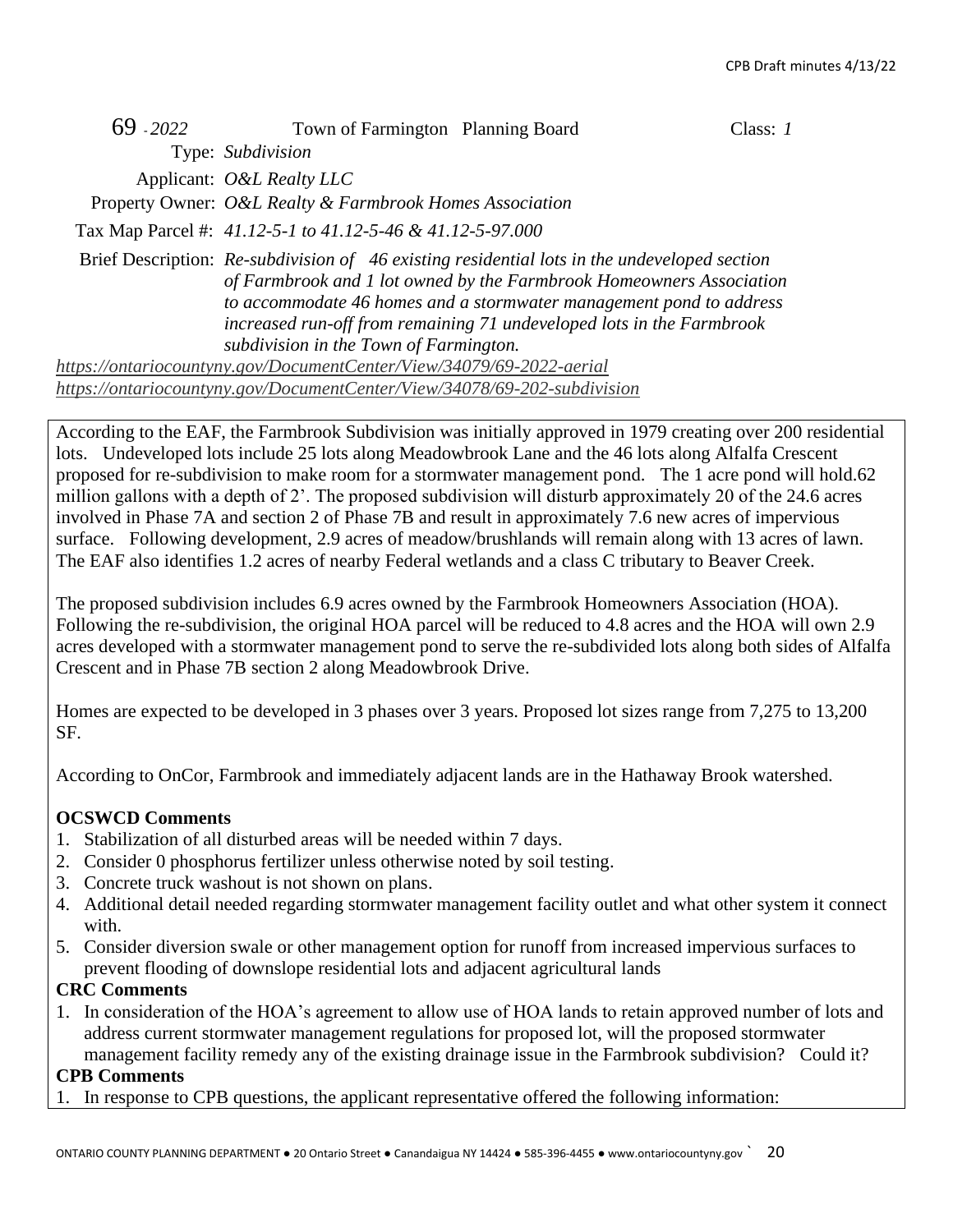- a. In accordance with Town of Farmington policy, the HOA will own and maintain the stormwater facility and will execute an access and maintenance agreement to allow the town to take action in emergency situations or lack of HOA maintenance.
- b. In accordance with NYSDEC design guidelines, the stormwater pond will not be fenced but will have a maximum 1:4 slope and a 12" wide shelf at the edge to protect against accidental entry.
- c. The applicant explored the possibility of a regional stormwater management facility on adjacent site, but was unable to secure agreement from the landowner.

**Board Motion:** To retain referral 69-2022 as a class 1 and return them to the local board with comments. **Motion made by:** AJ Magnan **Seconded by: Vote:** 10 in favor, 0 opposed,0 abstentions **Motion carried.**

| 70 - 2022                       |                                                                                             | Town of Victor Zoning Board of Appeals | Class:1 |
|---------------------------------|---------------------------------------------------------------------------------------------|----------------------------------------|---------|
|                                 | Type: Area Variance                                                                         |                                        |         |
|                                 | Applicant: Kassis Superior Sign Co Inc.                                                     |                                        |         |
|                                 | Property Owner: Main Street Stop LLC                                                        |                                        |         |
| Tax Map Parcel #: 6.04-1-78.000 |                                                                                             |                                        |         |
|                                 | Brief Description: Area variance for additional sign area at Kohls, 439 Commerce Drive. The |                                        |         |

*additional sign area will advertise a brand of beauty products offered at Kohls and such brand signage in prohibited by 165-6 N of the Town of Victor.* 

**Board Motion:** To retain referrals 52-2022, 53-2022, 55-2022, 58-2022, 59-2022, 61-2022, 64-2022, 65-2022, 66-2022, 67-2022, 68-2022, 70-2022, 71-2022, 72-2022, 73-2022, 74-2022, 75-2022, 76-2022, and 77-2022 as class 1s and return them to the respective local boards. **Motion made by:** Paul Passavant **Seconded by:** Steve Groet **Vote:** 10 in favor, 0 opposed,0 abstentions **Motion carried.**

| 71 - 2022                        | Town of Hopewell Planning Board |                                                                                          | Class: $I$ |
|----------------------------------|---------------------------------|------------------------------------------------------------------------------------------|------------|
|                                  | Type: Site Plan                 |                                                                                          |            |
|                                  | Applicant: Paul Gillette        |                                                                                          |            |
| Property Owner: same             |                                 |                                                                                          |            |
| Tax Map Parcel #: 99.00-2-59.200 |                                 |                                                                                          |            |
|                                  |                                 | Brief Description: Replacement of 20 SF sign at 3682 SR 5/US 20 in the Town of Hopewell. |            |
|                                  |                                 | The business name is changing from Apple Blossom Self Storage to A Safe Place Storage.   |            |

**Board Motion:** To retain referrals 52-2022, 53-2022, 55-2022, 58-2022, 59-2022, 61-2022, 64-2022, 65-2022, 66-2022, 67-2022, 68-2022, 70-2022, 71-2022, 72-2022, 73-2022, 74-2022, 75-2022, 76-2022, and 77-2022 as class 1s and return them to the respective local boards. **Motion made by:** Paul Passavant **Seconded by:** Steve Groet **Vote:** 10 in favor, 0 opposed,0 abstentions **Motion carried.**

72 - *2022* Town of Hopewell Planning Board Class: *1* Type: *Special Use Permit* Applicant: *Patricia Albrecht*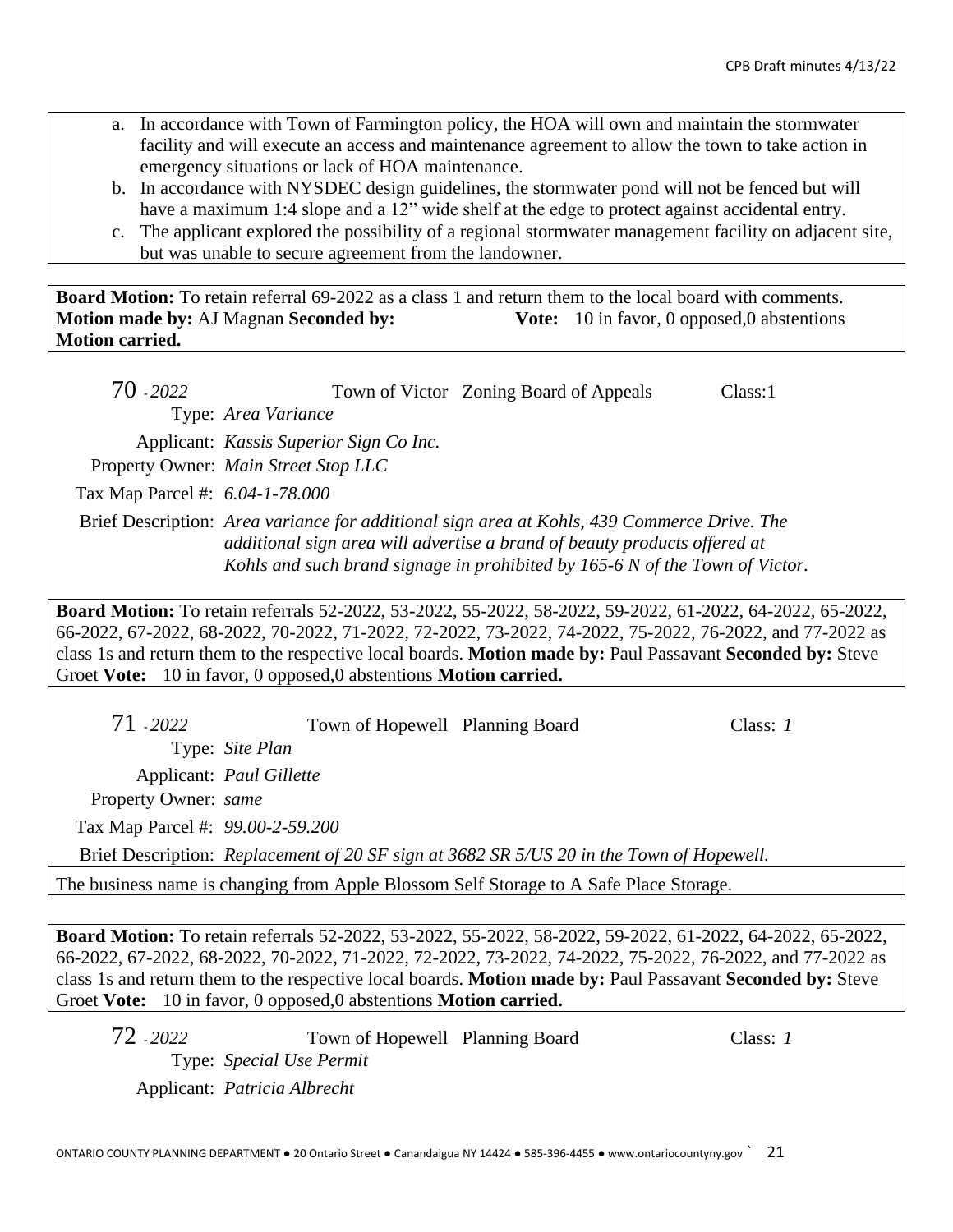Property Owner: *same*

Tax Map Parcel #: *72.00-1-89.100*

Brief Description: *Special use permit for home occupation in accessory building at 4066 Stoddard Road in the Town of Hopewell. <https://ontariocountyny.gov/DocumentCenter/View/34080/72-2022-aerial>*

The applicant owns a total of 8.2 acres. The development site is a 2.59 acre lot with a total of 2,882 SF in a number of accessory buildings, Eventual replacement of the accessory building in which the home occupation operates would disturb approximately 300 SF.

## **Comments.**

- 1- The referring body may want to consider whether any special use permit conditions are appropriate to ensure this or other home occupation(s) do not overtake the residential nature of the lot.
- 2- The EAF says the project site is 2.9 acres and the applicant owns 8.2 contiguous acres. The referring body may want to clarify which adjacent parcels are under joint ownership and the applicant about plans for adjacent parcel(s).

**Board Motion:** To retain referrals 52-2022, 53-2022, 55-2022, 58-2022, 59-2022, 61-2022, 64-2022, 65-2022, 66-2022, 67-2022, 68-2022, 70-2022, 71-2022, 72-2022, 73-2022, 74-2022, 75-2022, 76-2022, and 77-2022 as class 1s and return them to the respective local boards with comments. **Motion made by:** Paul Passavant **Seconded by:** Steve Groet **Vote:** 10 in favor, 0 opposed,0 abstentions **Motion carried.**

| 73 - 2022                       | Town of Hopewell Planning Board                                                                                                                                                     | Class: 1 |
|---------------------------------|-------------------------------------------------------------------------------------------------------------------------------------------------------------------------------------|----------|
|                                 | Type: Site Plan                                                                                                                                                                     |          |
|                                 | Applicant: <i>Phil Bassage</i>                                                                                                                                                      |          |
| Property Owner: same            |                                                                                                                                                                                     |          |
|                                 | Representative: <i>McCormick Engineering</i>                                                                                                                                        |          |
| Tax Map Parcel #: 99.00-2-1.210 |                                                                                                                                                                                     |          |
|                                 | Brief Description: Site plan for 6,750 SF gravel parking area expansion to provide additional<br>parking for vehicles to be serviced at 3942 SR 5/US 20 in the Town of<br>Hopewell. |          |
|                                 | https://ontariocountyny.gov/DocumentCenter/View/34081/73-2022-aerial                                                                                                                |          |
|                                 | https://ontariocountyny.gov/DocumentCenter/View/34082/73-20222siteplan                                                                                                              |          |

The project site is 3.1 acres. The proposed parking would disturbance .15 acres to accommodate an additional 15 parking spaces and second drive aisle along the east side of existing parking area.

Property and adjacent residential use to east are in the C-2 Low Intensity Commercial district. **Comments**

- 1. Existing buffer landscaping is on the adjacent residential property. In accordance with the special use permit requirements outlined in Town code section 806, on-site screening and landscaping are required, however, there are no guidelines for such landscaping in 806 or in Article X. The referring body may want to require on-site landscaping/fbuffering as part of this special use permit.
- Town Code section 806 also requires that any unlicensed vehicle stored on-site must be screened from view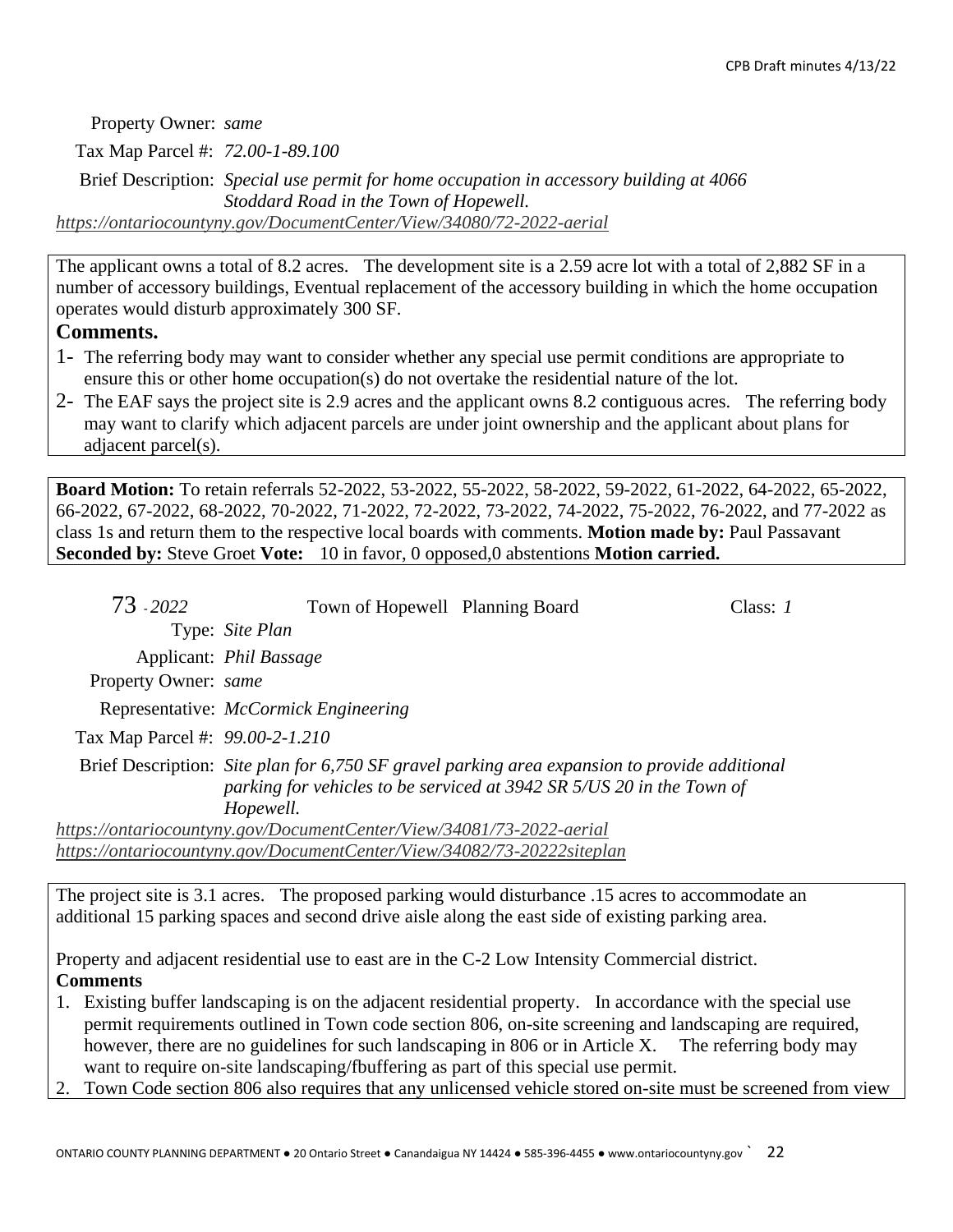**Board Motion:** To retain referrals 52-2022, 53-2022, 55-2022, 58-2022, 59-2022, 61-2022, 64-2022, 65-2022, 66-2022, 67-2022, 68-2022, 70-2022, 71-2022, 72-2022, 73-2022, 74-2022, 75-2022, 76-2022, and 77-2022 as class 1s and return them to the respective local boards with comments. **Motion made by:** Paul Passavant **Seconded by:** Steve Groet **Vote:** 10 in favor, 0 opposed,0 abstentions **Motion carried.**

| 74 - 2022                         | Town of Hopewell Planning Board                                     |                                                                                                             | Class: $1$ |
|-----------------------------------|---------------------------------------------------------------------|-------------------------------------------------------------------------------------------------------------|------------|
|                                   | Type: Site Plan                                                     |                                                                                                             |            |
| Related Referrals: 75-2022        |                                                                     |                                                                                                             |            |
| Property Owner: <i>Jon Bagley</i> | Applicant: <i>Jay Ladue</i>                                         |                                                                                                             |            |
|                                   | Representative: Marks Engineering                                   |                                                                                                             |            |
| Tax Map Parcel #: 72.00-1-34.100  |                                                                     |                                                                                                             |            |
|                                   | CR 4 and Freshour Road in the Town of Hopewell.                     | Brief Description: Site plan and subdivision for 5 lot subdivision of 25 acre parcel at southwest corner of |            |
|                                   | https://ontariocountyny.gov/DocumentCenter/View/34083/742022-aerial |                                                                                                             |            |

*<https://ontariocountyny.gov/DocumentCenter/View/34084/74-2022-site--utility-plan>*

*<https://ontariocountyny.gov/DocumentCenter/View/34085/74-2022-subdivision>*

The proposed subdivision creates three 1.5 acres residential lots with 167' of frontage along the west side of Freshour Roand and one 2 acre corner lot with 238' of frontage on Freshour Road and 317' of frontage on CR 4 that is proposed to be accessed from Freshour Road.**.** The 19 acre remainder lot indicates 17.6 acres of preserved agricultural land including lands east and west of Freshour Creek, however, there is no indication of the geographic extent of the preserved land. The remainder lot include 55' of frontage on Freshour Road at the south end of the parent parcel and a proposed home site with a driveway off CR 4. The stream corridor and southern and western property boundaries are wooded.

According to OnCor, the property and all surrounding properties are in OC Agricultural District #1. The parcel is not constrained by floodplains, wetlands, or steep slopes.

The proposed subdivision is in the Town of Hopewell Agricultural Zoning District which only allow development of 30% of prime farmlands.

#### **Comments**

- 1. The deed restricted agricultural conservation area should be indicated on the subdivision map.
- 2. How will the applicant ensure the preserved agricultural land is available for agriculture?
- 3. The preserved agricultural area east of the creek is likely too small and too prone to conflicts with development for viable agricultural use.
- 4. How will the agricultural operators access preserved agricultural lands west of the creek?
- 5. The referring body may want to require that all development lots be located east of Freshour Creek and a separate agriculture preservation remainder lot that can be sold and used for agriculture, encompassing land west of the creek.
- 6. How does the proposed subdivision meet the buffer requirements of Hopewell Town Code Section 504 B.7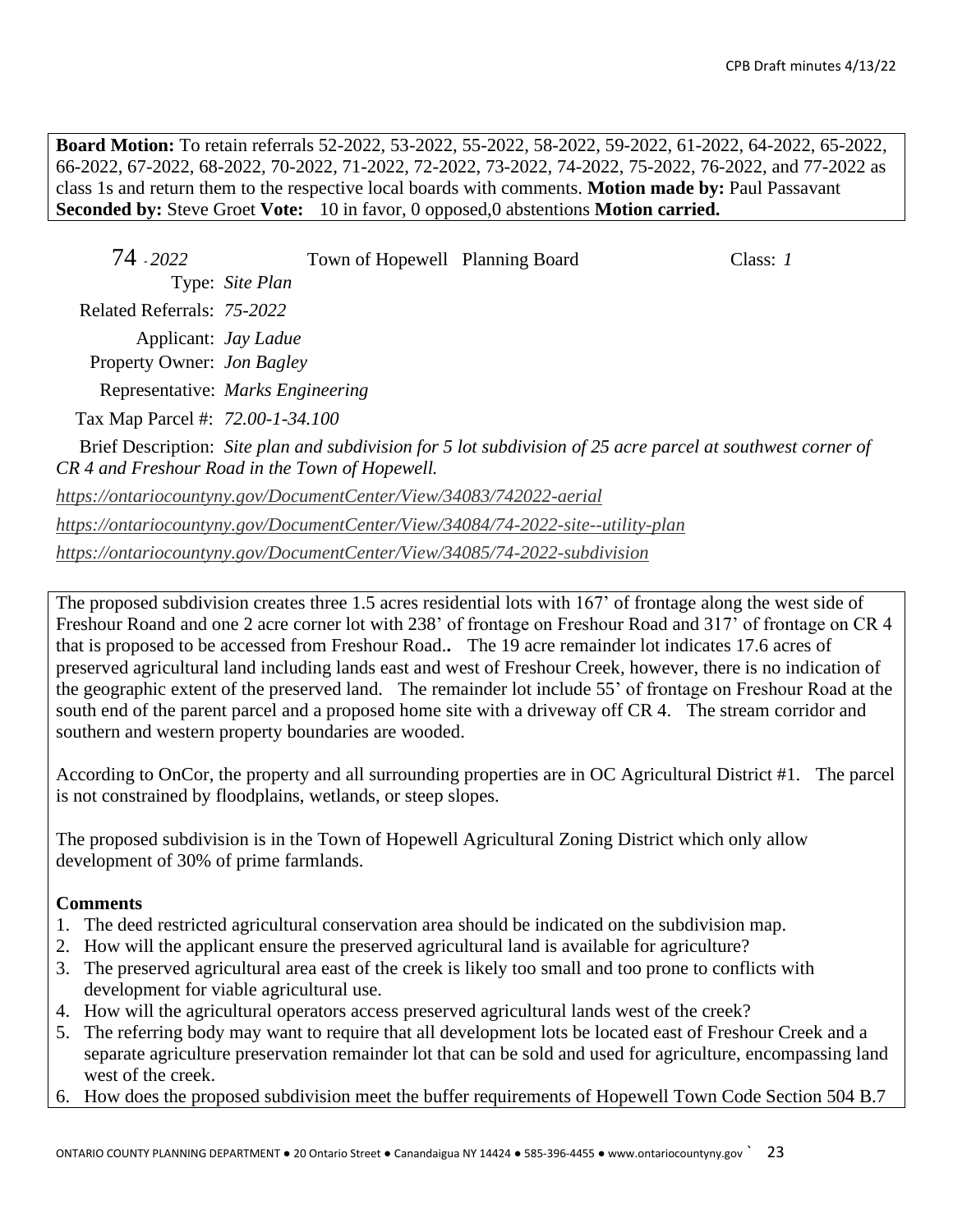between proposed development lots and the agricultural preservation area?

- 7. Does the proposed driveway for the house on the remainder lot align with the existing residential use on the north side of CR 4?
- 8. Is the proposed driveway location for the corner lot far enough from the intersection?
- 9. The referring body may want to require side by side driveways to minimize the impact of residential driveways on safety and capacity of Freshour Road.

#### **OCSWCD Comments**

- 1- All disturbed areas must be stabilized within 7 days
- 2- Additional row of silt fence should be considered when clearing and grading occurs near class C stream.
- 3- Consider permanent individual stormwater management practices for each lot.

Septic Comment: Alternative systems for new construction require NYSDOH review.

#### **OCDWP Comments**

The County intends to make improvements to the intersection of County Road 4 and Freshour Road and would prefer the driveway access for the lot #1 (located in the southwest corner of CR 4 and Freshour Rd.) be moved as close as possible or as permitted by town code towards the southern property line of the lot. In addition, we would also prefer any development on this parcel to occur as far south and west (away from the intersection) as practically possible or as permitted by town code.

**Board Motion:** To retain referrals 52-2022, 53-2022, 55-2022, 58-2022, 59-2022, 61-2022, 64-2022, 65-2022, 66-2022, 67-2022, 68-2022, 70-2022, 71-2022, 72-2022, 73-2022, 74-2022, 75-2022, 76-2022, and 77-2022 as class 1s and return them to the respective local boards with comments. **Motion made by:** Paul Passavant **Seconded by:** Steve Groet **Vote:** 10 in favor, 0 opposed,0 abstentions **Motion carried.**

75- *2022* Town of Hopewell Planning Board Class: *1* Type: *Subdivision* Related Referrals: *74-2022* Applicant: *Jay Ladue* Property Owner: *Jon Bagley* Representative: *Marks Engineering* Tax Map Parcel #: *72.00-1-34.100* Brief Description: *Site plan and subdivision for 5 lot subdivision at southwest corner of CR 4 and Freshour Road in the Town of Hopewell.* See information at 74-2022

**Board Motion:** To accept late referrals 76-2022 and 77-2022. **Motion made by:** Len Wildman **Seconded by:**  AjJMagnam **Vote:** 10 in favor, 0 opposed,0 abstentions **Motion carried.**

76 - *2022* Town of East Bloomfield Planning Board Class: *1 Late referral* Type: *Site Plan* Related Referrals: *77-2022* Applicant: *Groundwater, LLC* Property Owner: *same*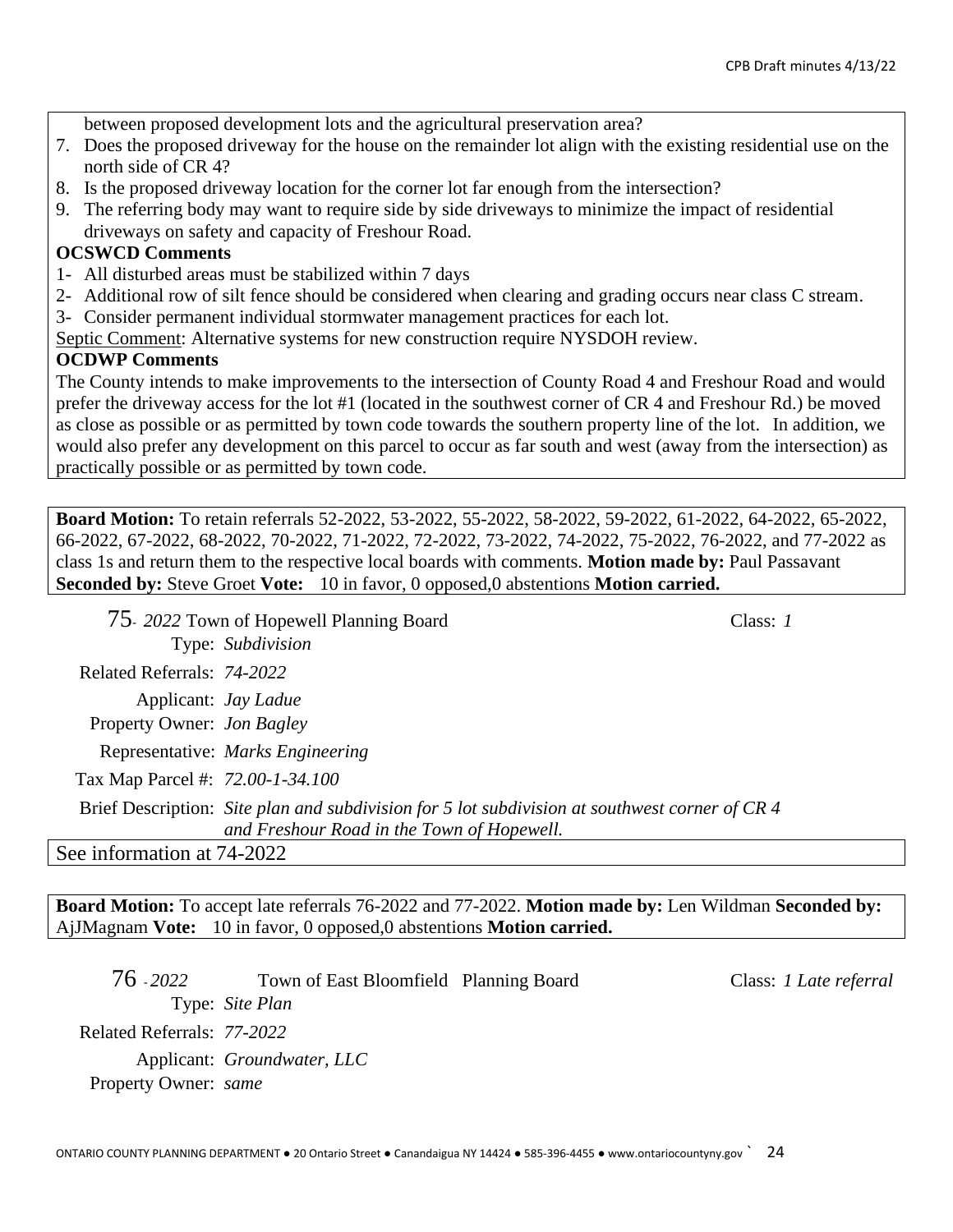Representative: *Joe Testa*

Tax Map Parcel #: *81.00-1-36.000*

Brief Description: *Site plan and area variance for demolition and replacement of Groundwater, LLC at 6540 SR 5/US 20 in the Town of East Bloomfield. <https://ontariocountyny.gov/DocumentCenter/View/34086/76-77-2022-site-plan--aerial>*

The project site is 3 acres The project involves demolition of existing 1,944 SF building, removal of a storage container, and replacement with 3,744 SF building and will disturb less than 1 acre.

The proposed building setback is 68' when 75' is required. Fill would be required to locate the building at the required setback.

**CRC Comment** All demolition debris should be recycled if possible or disposed of in an appropriate facility.

**Board Motion:** To retain referrals 52-2022, 53-2022, 55-2022, 58-2022, 59-2022, 61-2022, 64-2022, 65-2022, 66-2022, 67-2022, 68-2022, 70-2022, 71-2022, 72-2022, 73-2022, 74-2022, 75-2022, 76-2022, and 77-2022 as class 1s and return them to the respective local boards with comments. **Motion made by:** Paul Passavant **Seconded by:** Steve Groet **Vote:** 10 in favor, 0 opposed,0 abstentions **Motion carried.**

| 77 - 2022                        | Town of East Bloomfield Zoning Board of Appeals                                                                                                         | Class: <i>I Late Referral</i> |
|----------------------------------|---------------------------------------------------------------------------------------------------------------------------------------------------------|-------------------------------|
|                                  | Type: Area Variance                                                                                                                                     |                               |
| Related Referrals: 75-2022       |                                                                                                                                                         |                               |
|                                  | Applicant: Groundwater LLC                                                                                                                              |                               |
| Property Owner: same             |                                                                                                                                                         |                               |
| Representative: Joe Testa        |                                                                                                                                                         |                               |
| Tax Map Parcel #: 81.00-1-36.000 |                                                                                                                                                         |                               |
|                                  | Brief Description: Site plan and area variance for demolition and replacement of<br>Groundwater, LLC at 6540 SR 5/US 20 in the Town of West Bloomfield. |                               |

See information at 76-2022.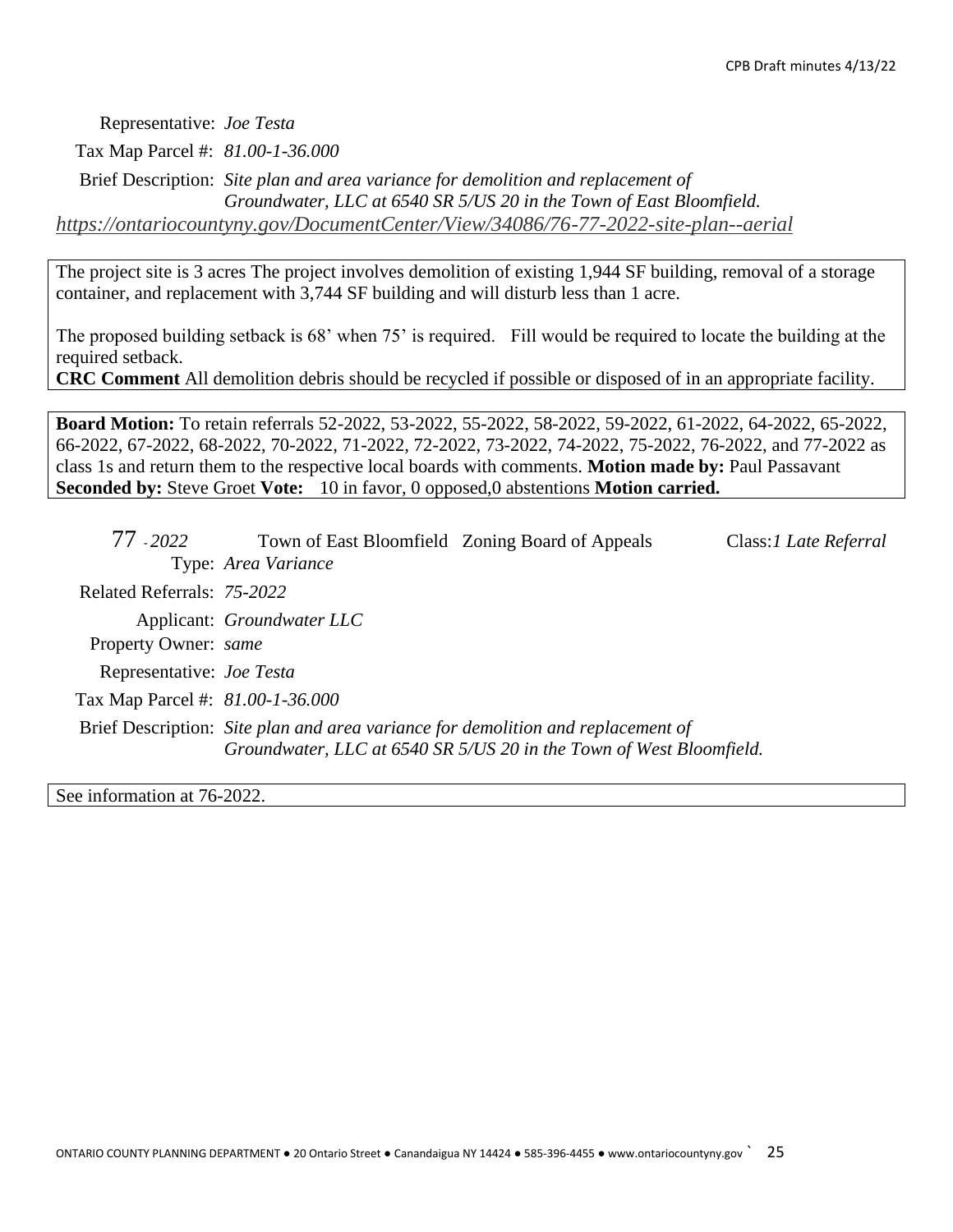#### **General Information**

The Ontario County Planning Board (CPB) was established by the Ontario County Board of Supervisors under the provision of NYS General Municipal Law Article 12-B Section 239-c. County Planning Boards. The state legislature determined in §239-c. 1. (a), (b),  $(g) & (f)$ :

1. Legislative findings and intent. The legislature hereby finds and determines that:

(a) Significant decisions and actions affecting the immediate and long-range protection, enhancement, growth and development of the state and its communities are made by county planning boards.

(b) County planning boards serve as an important resource to the state and its localities, helping to establish productive linkages between communities as well as with state and federal agencies.

(f) The great diversity of resources and conditions that exist within and among counties requires consideration of such factors by county planning boards.

(g) It is the intent of the legislature therefore, to provide a permissive and flexible framework within which county planning boards can perform their power and duties.

Note: I, (d), and (e) refer to the county comprehensive plan.

The CPB membership consists of one representative from each of the 16 towns and 2 cities who are selected by the town board or city council and formally appointed by the Board of Supervisors for terms of 5 years. Members representing a town, also represent any village(s) located with the town.

#### **General Summary of CPB Review Responsibilities**

This section provides a general summary of the CPB's roles and responsibilities. The specific responsibilities of a county planning board are found in §239 l, m, & n and the CPB Bylaws approved by the Ontario County Board of Supervisors. (Links: Complete §239 text Page151: [Guide to NYS Planning and Zoning Laws](http://www.dos.ny.gov/lg/publications/Guide_to_Planning_and_Zoning_Laws.pdf) an[d Ontario County Planning Board Bylaws under "Quick Links"](http://www.co.ontario.ny.us/index.aspx?nid=516)

The Ontario County Planning Board reviews certain zoning and planning actions prior to the final decision made at the village, town, or city level and makes a recommendation to the municipality. Although CPB review is required, the action is advisory in nature and can be overridden at the local level (super majority if a recommendation for denial or approval without recommended modification.

NYS law spells out the types of actions reviewed by the CPB:

- Adoption or amendment of zoning regulations (text and/or map)
- Comprehensive plans
- Site plan approvals
- Special use permits
- **Variances**
- Any special permit, exception, or other special authorization which a board of appeals, planning board or legislative body is authorized to issue under the provisions of any zoning ordinance
- **Subdivisions**

NYS law specifies that CPB is required for the above actions to occur on real property lying within a distance of 500 feet from any:

- Boundary of any city, village, or town boundary
- Existing or proposed county or state park or other recreation area,
- Right-of-way of any existing or proposed county or state parkway, thruway, expressway, road or highway, existing or proposed right-of-way,
- Stream or drainage channel owned by the county or for which the county has established channel lines, or
- Existing or proposed boundary of any county or state owned land on which a public building or institution is situated.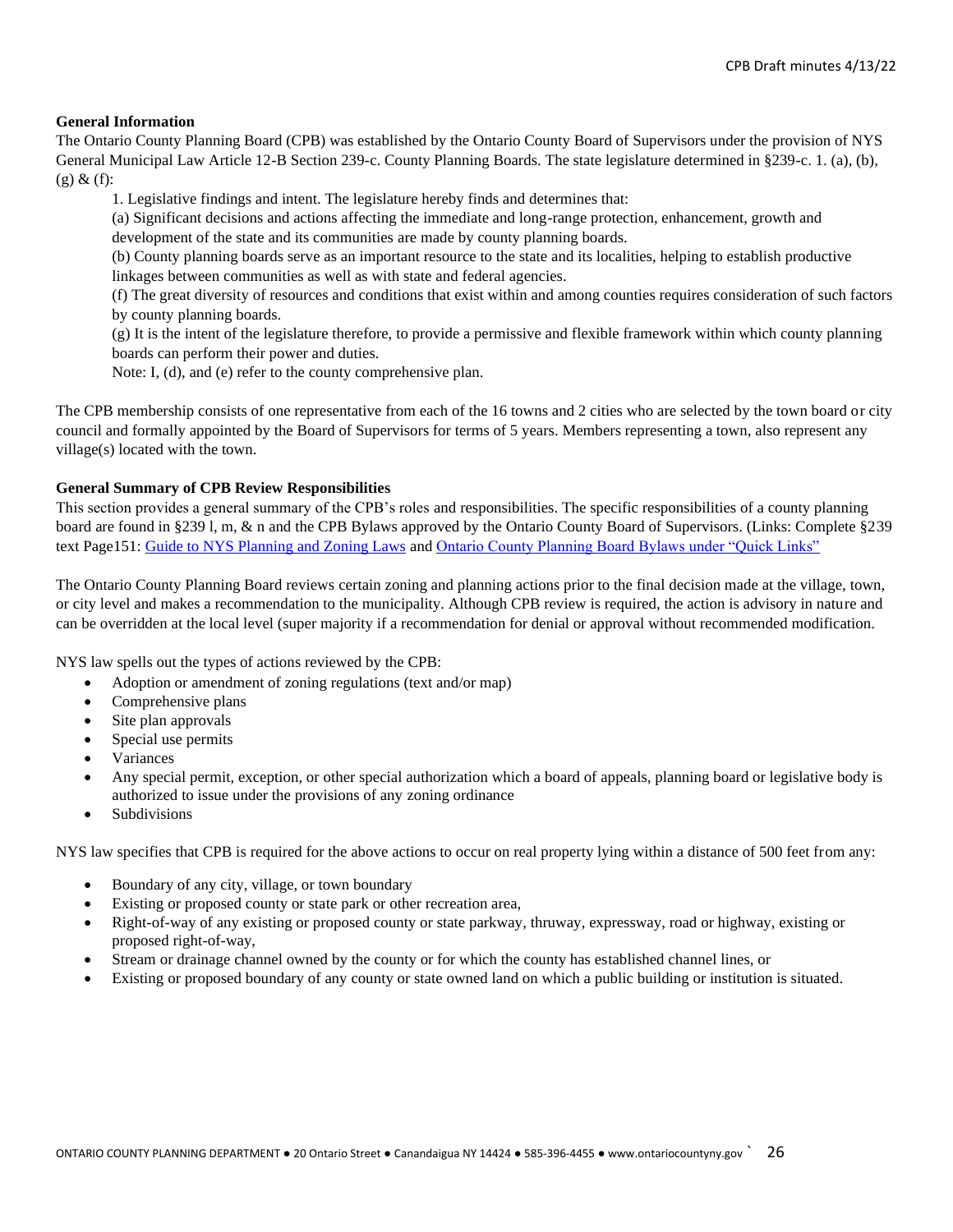#### **General Procedures**

The Ontario County Planning Board meets once each month to review referred local actions for intermunicipal and countywide impacts. They are separated into two categories: Class 1 & Class 2. Class 1s are applications that the CPB has formally decided have little potential intermunicipal or countywide impact. For Class 2 applications, the CPB has determined that there will be potential impacts before voting to approve, modify or deny.

#### **Legal Obligations for Referring Agencies**

**Class 1:** If an application has been returned to the referring agency as a Class 1, then the only requirement is that they consider any Board comments forwarded to them by the CPB. Referring agencies are asked to read any Board Comments into the minutes of a meeting or hearing held for the subject application.

**Class 2:** If the CPB has voted to deny or modify a referred application, then the local board needs a majority plus one vote of their full board to act contrary to that decision. CPB approvals without modification require no extraordinary local action. However, in all cases, the referring agency is still required to consider CPB comments as they would for Class 1 applications.

#### **Incomplete Applications**

Referrals need to meet the definition of "full statement of such proposed action" in NYS General Municipal Law. The CPB's determination regarding the completeness of a particular application is supported by factual findings and is made, whenever practical, after consulting with the submitting official or the chairs of referring agencies. The CPB will not make a recommendation on an application that they have determined to be incomplete. NYS General Municipal Law, Article 12-b Section 239-m I

#### **Reporting back to the CPB**

Report of final action – Within thirty days after final action, the referring body shall file a report of the final action it has taken with the county planning agency or regional planning council. A referring body which acts contrary to a recommendation of modification or denial of a proposed action shall set forth the reasons for the contrary action in such report."

NYS General Municipal Law, Article 12-b Section 239-m, Part 6.

#### **Administrative Reviews**

The Ontario County Planning Department prepares administrative reviews of referrals as authorized, in accordance with the CPB bylaws. The bylaws include criteria that identify applications that are to be reviewed administratively and specify the applicable recommendations that are to be made to the municipality. AR 1 is an administrative review that is a Class 1 and AR 2 is a review that is a Class 2. An AR 2 requires a majority plus one for the local board to act contrary to the recommendation for disapproved just like Class-2 referrals reviewed by the full Board. The following table summarizes the policies under which administrative review is allowed and guidance regarding class designation and recommendation based on the CPB bylaws.

| Administrative Review (AR) Policies:- Ontario County Planning Board By-Laws Appendix D |                                                                                                                                                                                                                                                  |
|----------------------------------------------------------------------------------------|--------------------------------------------------------------------------------------------------------------------------------------------------------------------------------------------------------------------------------------------------|
| AR Policy 1                                                                            | Any submitted application clearly exempted from CPB review requirements by intermunicipal agreement                                                                                                                                              |
| AR Policy 2                                                                            | Applications that are withdrawn by the referring agency                                                                                                                                                                                          |
| AR Policy 3                                                                            | Permit renewals with no proposed changes                                                                                                                                                                                                         |
| AR Policy 4                                                                            | Use of existing facilities for a permitted use with no expansion of the building or paved area (Applications that<br>include specially permitted uses or the addition of drive through service will require full Board review)                   |
| AR Policy 5 A.<br>Class 2 Denial                                                       | Applications involving one single-family residential site infringing on County owned property, easement or<br>right-of-way.                                                                                                                      |
| AR Policy 5 B.<br>Class 2 Denial                                                       | Applications involving one single-family residential site adjoining a lake that requires an area variance                                                                                                                                        |
| AR Policy 5 C.                                                                         | All other applications involving a site plan for one single-family residence.                                                                                                                                                                    |
| AR Policy 6                                                                            | Single-family residential subdivisions under five lots.                                                                                                                                                                                          |
| AR Policy 7 A.<br>Class 2 Denial                                                       | Variances for signs along major designated travel corridors.                                                                                                                                                                                     |
| AR Policy 7 B.                                                                         | Applications involving conforming signs along major travel corridors.                                                                                                                                                                            |
| AR Policy 8                                                                            | Co-location of telecommunications equipment & accessory structures on existing towers and sites (Applications<br>that require a special use permit or for new towers or increasing the height of an existing tower require full Board<br>review) |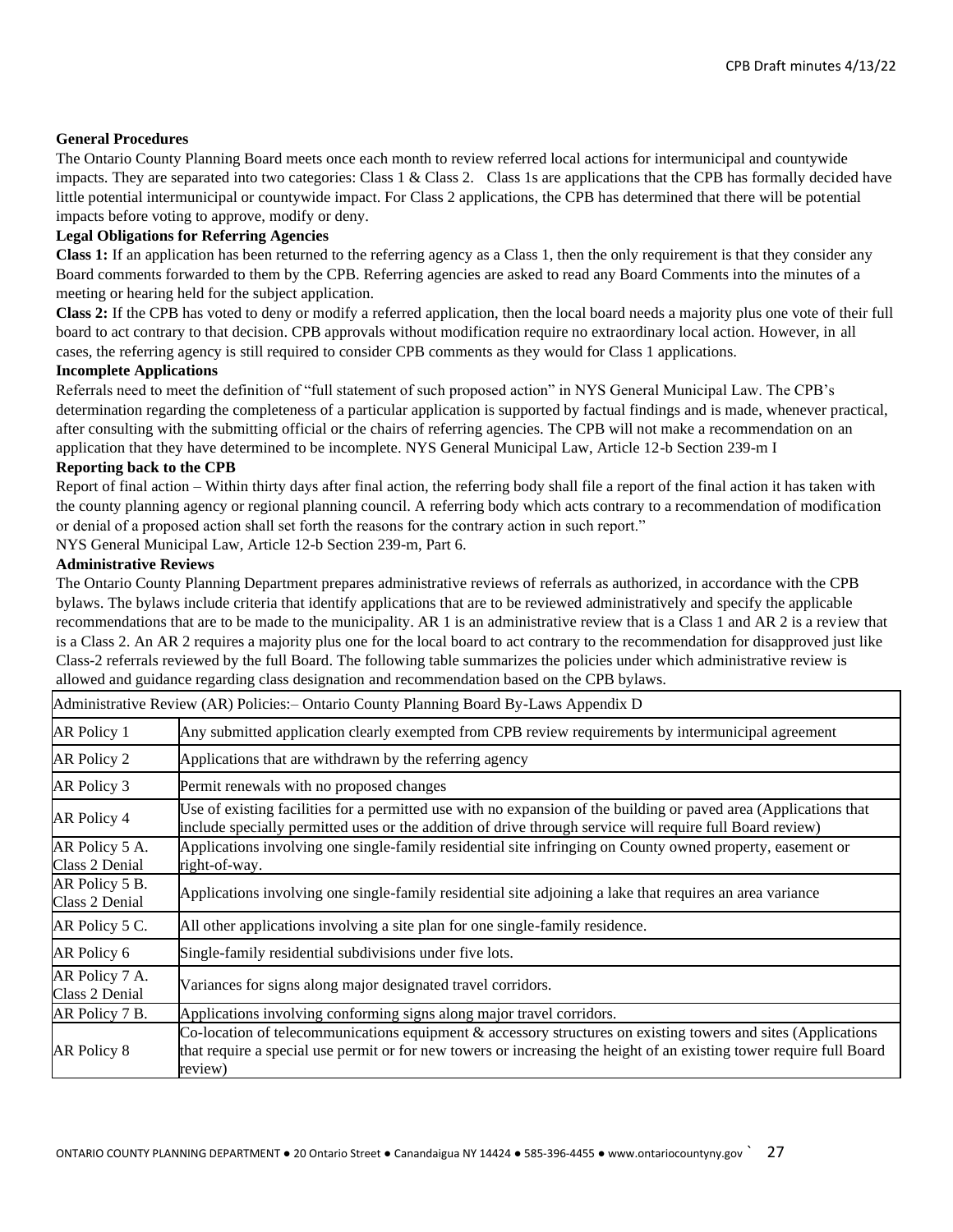- o Information to Share
	- Board of Supervisors Planning & Environmental Quality Committee discussion of CPB Ad Hoc Committee report postponed to May 2, 2022
	- Ontario County to undertake county wide housing study
	- CPB discussion of how to reduce carbon emissions of county transportation system postponed to 5/11/22
- o Clearing House Reviews none
- o Upcoming Training

**Tuesday April 19**, 2022 8:30 to 4:00 Tug Hill: Rural Planning, Subdivision and Site Plan Review, Clean Energy Communities, Historic Preservation, Complete Streets, Accessory Dwelling Units as Affordable Housing, Cannabis <https://tughill.org/lgc2022/>

**Friday April 22, 2022** 9:00 to 4:00 Canandaigua Town Hall – virtual or in-person, lunch provided <https://www.signupgenius.com/go/10C0E4FAAAE2EA7FDCF8-municipal1>

**Tuesday April 26** 6:00 pm to 9:00 pm Livingston County Planning & Zoning Workshop: Affordable Housing & STRs <https://dos.ny.gov/system/files/documents/2022/03/lgtrainingschedule.pdf>

**Wednesday April 27, 2022 6:---8:15 pm** Monroe County Land Use Training – PB/ZBA Overview

<https://us02web.zoom.us/meeting/register/tZ0oduGprjgqH9ZuEYqPC3p4FPAtgLQx8jpO>

**Thursday April 28,** 2022 5:00 to 7:00 pm Broome County Planning & Zoning Workshop: Affordable Housing <https://dos.ny.gov/system/files/documents/2022/03/lgtrainingschedule.pdf>

**Thursday May 5,** 2022 5:00 to 6:00 pm Broome County Planning & Zoning Workshop: Aging in Place <https://dos.ny.gov/system/files/documents/2022/03/lgtrainingschedule.pdf>

**Friday May 13, 2000** 9:00 am to 4:30 GFLRPC \$75 Genesee Community College Batavia -Broadband for all, V. Lima/Clean Energy Community, Encouraging Fleet Electrification and EV charging stations, PB/ZBA overview. SRTs, <https://forms.office.com/r/quSdbZneXa>

**Thursday June 9,** 2022 7:30 to 4:00 Southern Tier West: Adopting & Amending Zoning, Vacancy: Tools and Strategies for Local Governments, Accounting 101 for Cemeteries

<https://www.southerntierwest.org/local-government-conference.html>

#### **4 th Thursday 2022 Monthly Municipal Boot Camp Program presented by MRB Group and Hanockc Estabrook**

<https://www.hancocklaw.com/events/the-2022-municipal-bootcamp/>

April 28, 2022 – 6:00-7:00 pm Here Comes the Sun – shaping solar and battery storage projects

May 19, 2022 – 6:00 to 7:00 pm Keep the Grass Green and the Water Clean – SEQR review

June 23, 2022 – 6:00-7:00 pm How it All Fits Together – long-range plans and near-term challenges

July 28, 2022 – 6:00-7:00 pm Ask Us Anything – hot topics in planning, zoning, & community development

September 22, 2022 – 6:00-7:00 pm What Not to Say & What Really Not to Do – avoiding sexual harassment

October 27, 2022 – 6:00 to 7:00 pm A History Lesson – managing projects with historic significant

December 22, 2022 - 6:00 to 7:00 pm Santa's Nice and Naughty List – the best and worst of 2022

*New York Planning Federation trainings are free if your municipality is a member.* 

*Call or e-mail with membership number or to pay and participate as a non-member. 518-512-5270 or* 

*email [nypf@nypf.org](mailto:nypf@nypf.org)*

#### **NYPF Recorded Webinars** *THE ESSENTIALS OF PLANNING AND ZONING*

Introduction to Planning, Zoning and Land Use

Everything You've Ever Wanted to Know About Preparing a Comprehensive Plan

Understanding and Applying SEQRA (NY State Environmental Quality Review Act)

The What, Why, and How of Site Plan Review

Common Mistakes and Mishaps in Site Plan Review

MEETING PROCESS AND COMMUNITCATION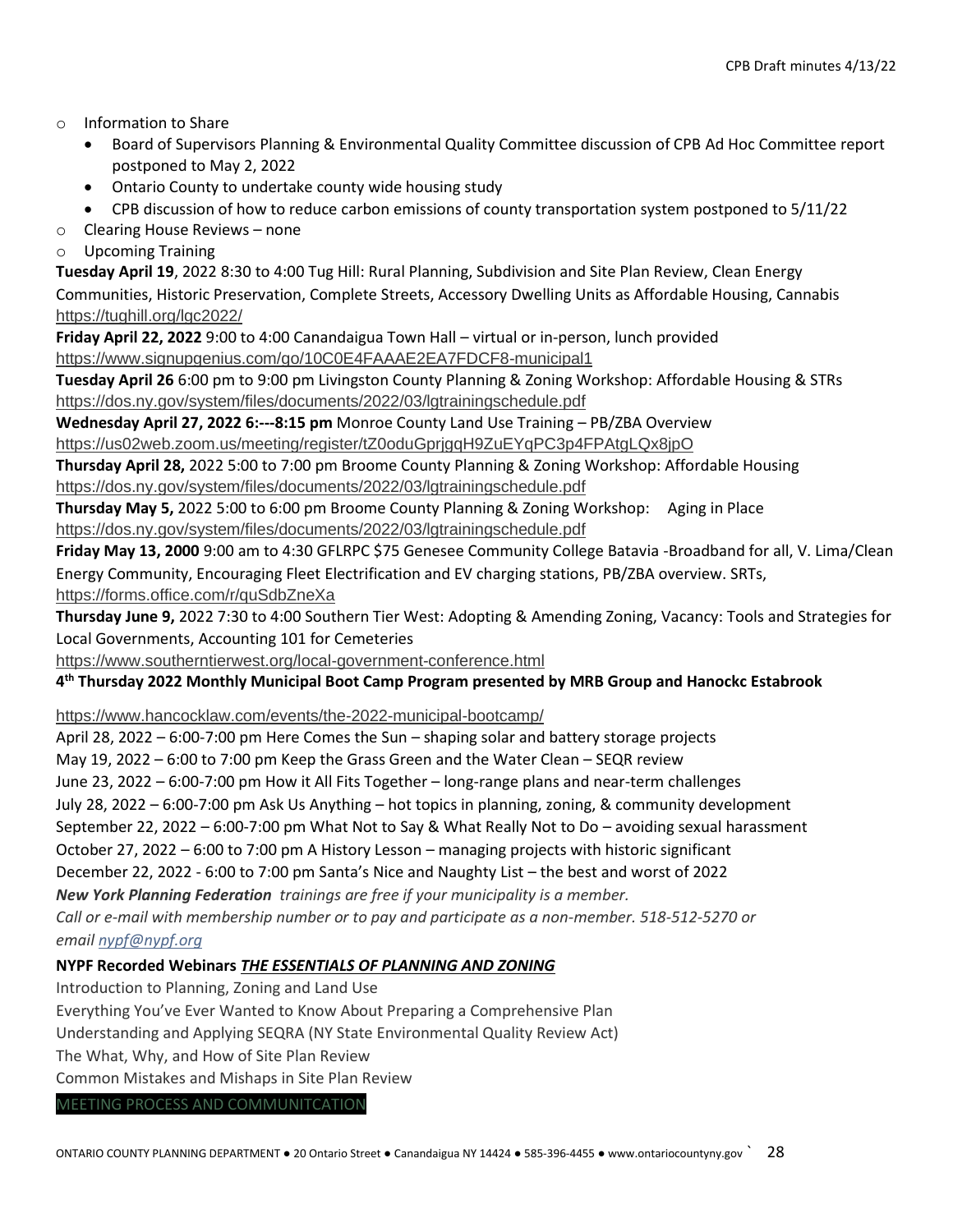Enhancing Transparency Effectiveness in Planning Proceedings Innovations and Best Practices for Planning/Zoning Boards Engaging Diverse Communities and Dealing with Difficult People Working with Elected Officials and Understanding Everyone's Role in Planning The Open Meetings Law for Zoning and Planning Boards, Part 2 Working with Developers to Foster Investment in the Community Communication, the Media and Social Media Open Government and Planning and Zoning Decision Making *The NY Conference of Mayors also offers virtual and recorded webinars for member villages and cities <https://www.nycom.org/training/webinars>* **NYSCOM Annual Convention Sagamore Hotel May 4-6, 2022**

**NYSCOM Fall Village and City Officials Training School September 12-16, 2022 Saratoga Hilton, Saratoga Springs**

*NYSCOM Recorded webinars*

ACCESSING FEDERAL FUNDING FROM FEMA (recorded 7-29-20) | Speakers: Robert T. Kennedy, Mayor of the Village of Freeport and NYCOM President; J. Andrew Martin, CFM, Public Assistance Section Chief, NYS Division of Homeland Security and Emergency Services; Janet Plarr, Village Administrator, Village of Blasdell; and Donna Lyudmer, Village of Saltaire

ADOPTING LOCAL LAWS AND CONDUCTING REFERENDA | (recorded 6-24-21) | Speaker: Rebecca Ruscito, NYCOM Counsel

ARPA FUNDING: OVERVIEW OF ALLOWABLE USES AND OTHER REQUIREMENTS (recorded 8-3-21) | Speakers: Peter Baynes, NYCOM Executive Director and Barbara VanEpps, NYCOM Deputy Executive Director

CELL TOWERS AND WIRELESS REGULATIONS AND A CASE LAW UPDATE (recorded 12-15-20) | Speakers: Wade Beltramo, NYCOM General Counsel and Rebecca Ruscito, NYCOM Counsel

CONDUCT MEETINGS NOW AND DOWN THE ROAD: NAVIGATING THE FUTURE OF MEETINGS AND HEARINGS AS COVID NUMBERS DROP (recorded 3-18-21) | Speakers: Wade Beltramo, NYCOM General Counsel; John Mancini, NYCOM Counsel and Rebecca Ruscito, NYCOM Counsel

ETHICS FOR ZBA AND PLANNING BOARD PROCEEDINGS (recorded 12-9-21) | Speaker: Wade Beltramo, NYCOM General Counsel

FAIR HOUSING CONSIDERATIONS FOR MUNICIPALITIES (recorded 12-16-21) | Speakers: Charles Grieco, Bond, Schoeneck & King; Moderator: Wade Beltramo, NYCOM General Counsel

GRANTS TRAIN IS AT THE STATION: GET READY FOR THE RIDE AHEAD! | (recorded 5-6-21) | Speaker: Jim Thatcher, Manager, Community Development, C.T. Male Associates

LAWYERS AND ETHICS FOR ZBAS AND PLANNING BOARDS (recorded 12-10-20) | Speaker: Wade Beltramo, NYCOM General Counsel

NEW YORK'S MARIJUANA LEGALIZATION: WHAT DOES IT MEAN FOR LOCAL GOVERNMENTS? | (recorded 4-15-21)

| Speakers: Wade Beltramo, NYCOM General Counsel; John Mancini, NYCOM Counsel; Rebecca Ruscito, NYCOM Counsel PLANNING AND ZONING HOT TOPICS AND CASE LAW UPDATE (recorded 12-14-21) | Speakers: Terry Rice, Partner, Law Office of Terry Rice; Moderator: Wade Beltramo, NYCOM General Counsel

REGULATING CANNABIS OPERATIONS (recorded 12-7-21) | Speakers: Wade Beltramo, NYCOM General Counsel; Corey Auerbach, Barclay Damon, LLP

SOLAR PANELS, LARGE SCALE ENERGY GENERATION SITING, AND LOCAL ZONING (recorded 12-17-20) | Speakers: Wade Beltramo, NYCOM General Counsel and Rebecca Ruscito, NYCOM Counsel